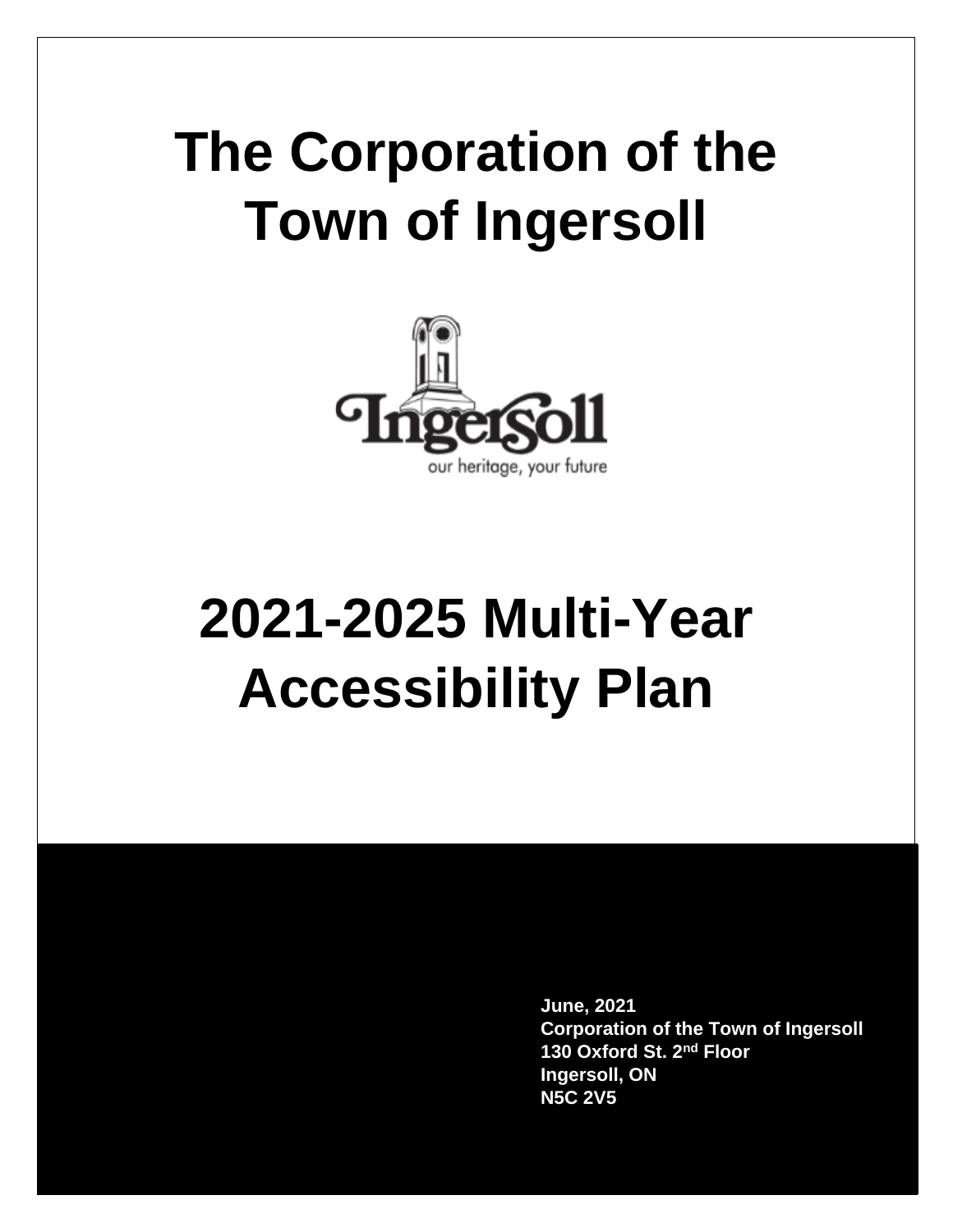## **Table of Contents**

| Customer Service Standards - Use of Service Animals and Support Persons 12               |  |
|------------------------------------------------------------------------------------------|--|
| Customer Service Standards - Notice of Temporary Service Disruptions 13                  |  |
|                                                                                          |  |
|                                                                                          |  |
|                                                                                          |  |
|                                                                                          |  |
|                                                                                          |  |
|                                                                                          |  |
| Design of Public Spaces Standards (Accessibility Standards for the Built Environment) 25 |  |
|                                                                                          |  |
|                                                                                          |  |
|                                                                                          |  |
|                                                                                          |  |
|                                                                                          |  |
|                                                                                          |  |
|                                                                                          |  |
|                                                                                          |  |
|                                                                                          |  |
|                                                                                          |  |
|                                                                                          |  |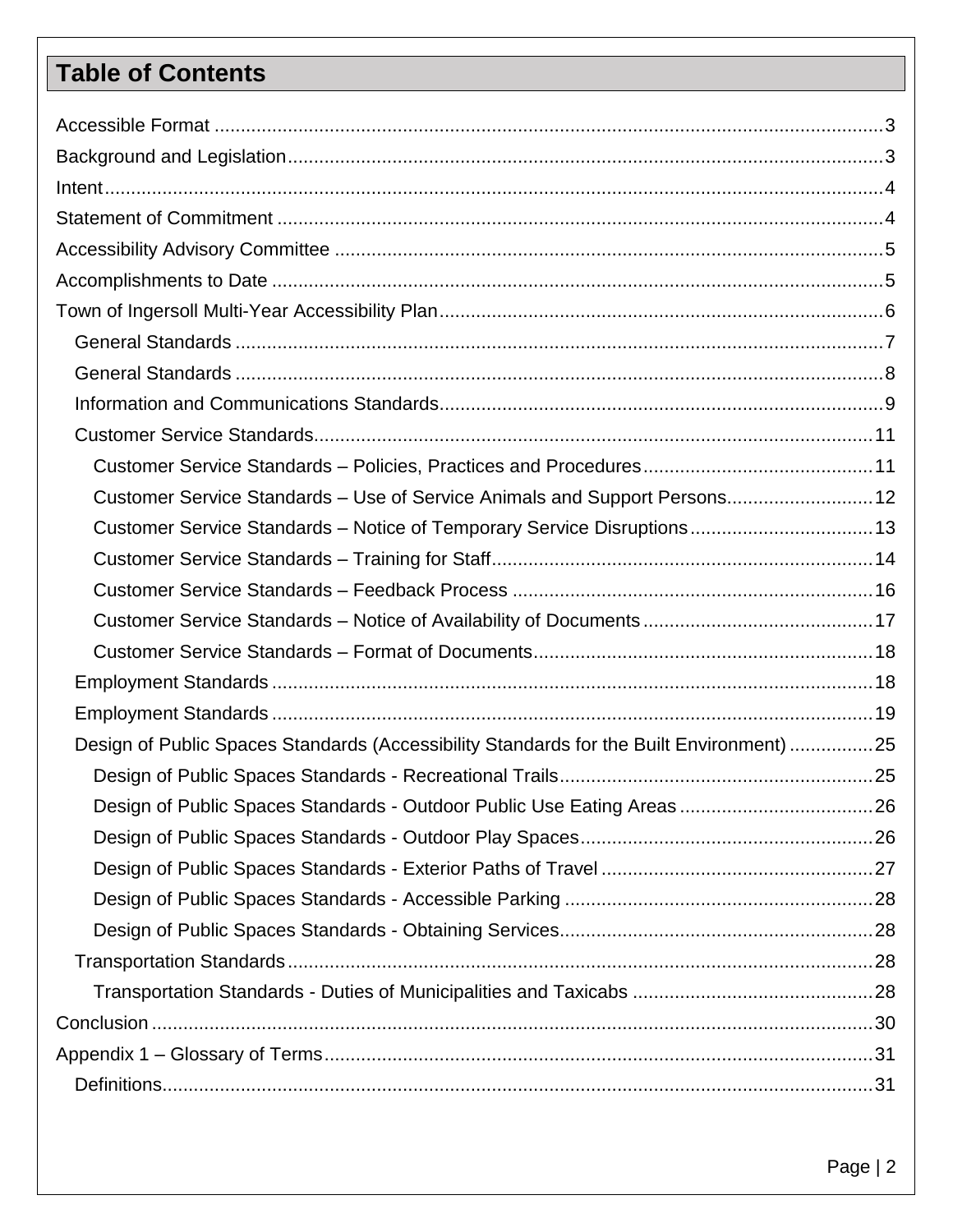

## Town of Ingersoll 2021-2025 Multi-Year Accessibility Plan

#### **Accessible Format**

This document will be provided in an alternative accessible format upon request. Feedback and requests pertaining to the Town of Ingersoll's Multi-Year Accessibility Plan may be submitted by one of the following methods:

| <b>Contact Method</b> | <b>Contact Details</b>                                                                                                                           |
|-----------------------|--------------------------------------------------------------------------------------------------------------------------------------------------|
| <b>Email</b>          | clerks@ingersoll.ca                                                                                                                              |
| <b>Telephone</b>      | (519) 485-0120                                                                                                                                   |
| <b>Mail</b>           | 130 Oxford St. 2 <sup>nd</sup> Floor, Ingersoll, ON, N5C 2V5                                                                                     |
| <b>In-Person</b>      | 130 Oxford St. 2 <sup>nd</sup> Floor, Ingersoll, ON, N5C 2V5, Clerk's Department<br>Monday to Friday 8:30 a.m. $-$ 4:30 p.m. except for Holidays |

#### <span id="page-2-0"></span>**Background and Legislation**

<span id="page-2-1"></span>The Integrated *Accessibility Standards Regulation* is the guiding piece of legislation that provides the framework for this Multi-Year Accessibility plan. *O. Reg. 191/11: Integrated Accessibility Standards Regulation* or IASR is a regulation under the *Accessibility for*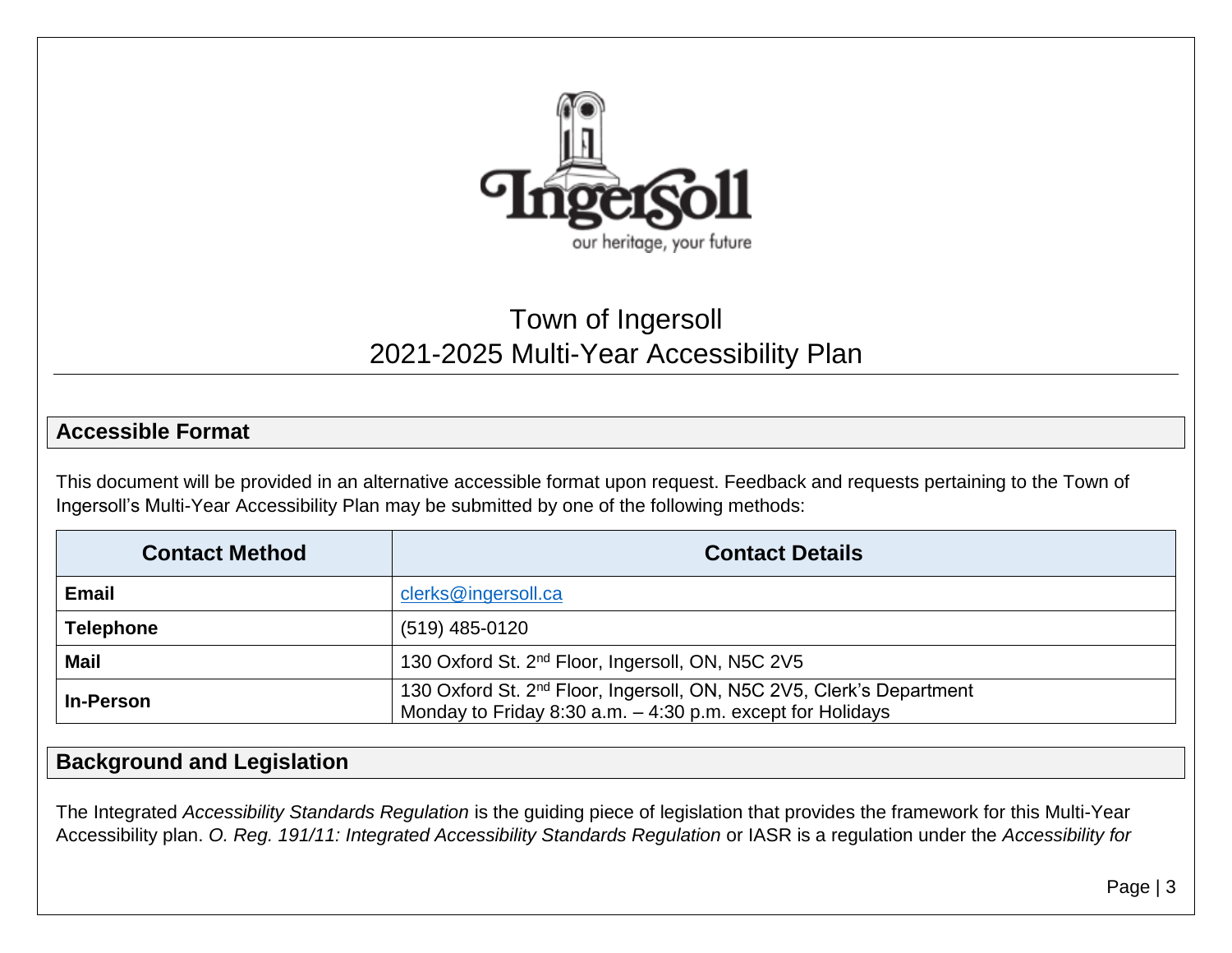*Ontarians Disabilities* Act and establishes accessibility requirements for all Ontario employers with one or more employees. Requirements fall under six (6) main categories with their own compliance deadlines:

- 1. General
- 2. Information and Communications
- 3. Employment
- 4. Transportation
- 5. Design of Public Spaces
- 6. Customer Service

In addition to the IASR, this document also takes into consideration requirements under the *Ontario Human Rights Code*, which prohibits discriminatory actions against people based on a protected ground and in a protected social area. The IASR does not replace or affect existing legal obligations under the *Ontario Human Rights Code* and other laws in respect to accommodation of people with disabilities.

#### **Intent**

This document represents a multi-year accessibility plan as prepared by Town staff and will be updated and maintained in consultation with the Town's Accessibility Advisory Committee.

The Town of Ingersoll's 2021-2025 Multi-Year Accessibility Plan outlines the policies and actions that the Town has taken to date to achieve compliance with the [Integrated Accessibility Standards Regulation 191/11,](https://www.ontario.ca/laws/regulation/110191) and identifies its plans to further reduce and prevent barriers people with disabilities may face when accessing Town services and facilities.

#### **Statement of Commitment**

<span id="page-3-0"></span>The Town of Ingersoll is committed to promoting a barrier-free municipality for employees, citizens, and everyone who lives, works, visits, and invests in Ingersoll.

The Town recognizes that all not all barriers are readily apparent or visible, and will assess and implement policies and procedures that address all types of barriers to accessibility including:

- Attitudinal barriers
- Information and Communications barriers
- <span id="page-3-1"></span>• Technology barriers
- Organizational and systemic barriers
- Architectural and physical barriers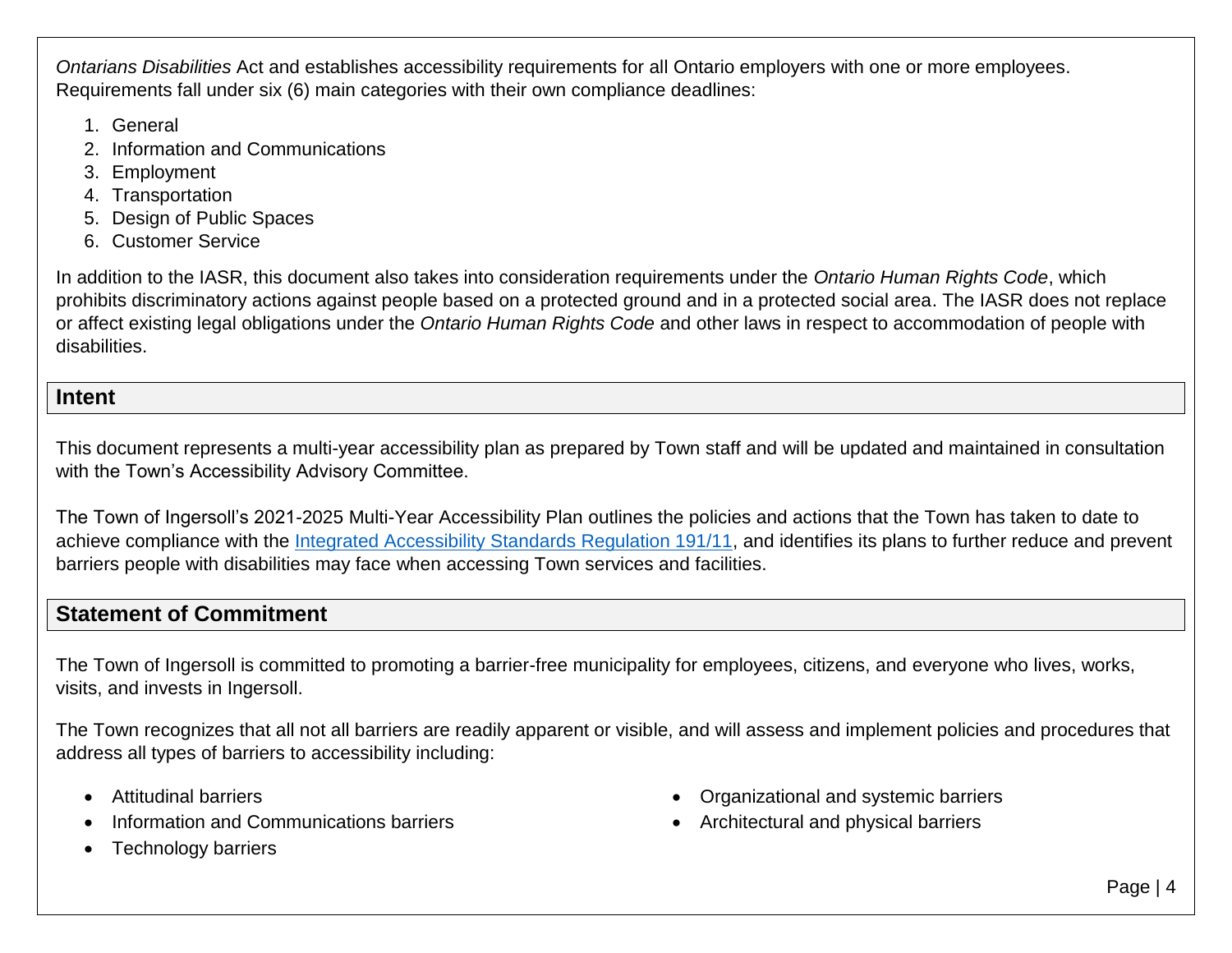#### **Accessibility Advisory Committee**

As of 2019, the Town of Ingersoll has reestablished its Accessibility Advisory Committee in accordance with Section 29 (1) of the *Accessibility for Ontarians with Disabilities Act, 2005*. Ingersoll's Accessibility Advisory Committee (AAC) is intended to provide advice to Council on the removal of barriers within the community that prevent people with disabilities from accessing Town facilities, services, and programming. The AAC provides a forum for residents with disabilities to raise issues and concerns and to provide guidance to Council on increasing accessibility.

Ingersoll's Accessibility Committee is responsible for:

- Advising Council on the requirements and implementation of accessibility standards and the preparation of accessibility reports and other such matters for which Council may seek its advice under subsection (5) of the AODA;
- <span id="page-4-0"></span>Review in a timely manner, site plans and drawings described in section41 of the Planning Act that the Committee selects; and
- Perform all other functions that are specified in the regulations.

#### **Accomplishments to Date**

Since the approval of the Town's first multi-year accessibility plan in 2014, significant progress has been made towards identifying and removing barriers individuals with disabilities may face when accessing Town of Ingersoll goods, services and facilities. Below is an overview of some of the Town's accomplishments to date, however, the provided list is not exhaustive nor should it be considered complete as efforts to improve upon our accessibility are continuous.

Town of Ingersoll Accomplishments to Date:

- 1. Adoption of live streaming of Regular Council meetings though YouTube's video streaming platform including closed-captioning.
- 2. Reestablishment of the Town of Ingersoll's Accessibility Advisory Committee.
- <span id="page-4-1"></span>3. Procurement of new web-hosting services that are WCAG 2.0 /2.1 level AA compliant and featuring the following accessibility tools:
	- a. Contrast changer
	- b. Highlight links
	- c. Text size changer
- d. Pause animations
- e. Dyslexia-friendly text
- f. Cursor and reading guide
- 4. Procurement of e-Agenda and meeting management software that is WCAG complaint, for implementation in 2020.
- 5. Paratransit system for the visually and physically impaired since 1992.
- 6. Transition to on-demand Paratransit ride scheduling (as opposed to 24-hour advance bookings).
- g. Tooltips
- h. Line height changer
- i. Keyboard navigation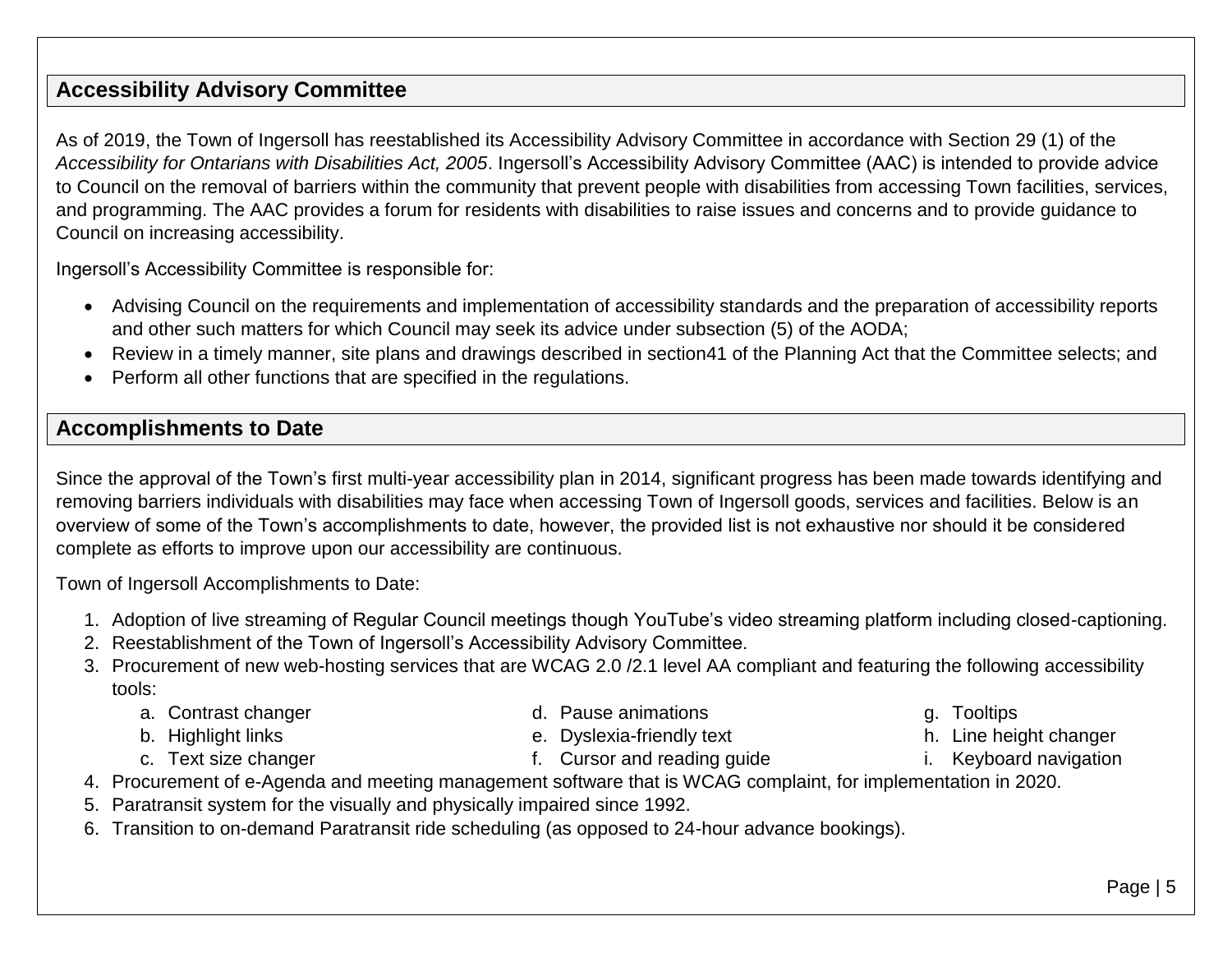- 7. All Trail Signage updated in 2018 with three signed placed at the entrance to each trail including a trail map, AODA-compliant sign identifying slop, material, etc. and the Trails Code of Conduct.
- 8. Accessible park/playground equipment installation in various parks.
- 9. Core downtown sidewalks have curb cuts and majority of sidewalks within Town.
- 10.Winter control on all sidewalks within Town.
- 11.Continuous investigation of parking standards.
- 12.All municipally owned facilities are considered accessible.
- 13.Review of accessible parking.
- 14.Official Plan and Comprehensive Zoning By-law updated.
- 15.Lift installed at arena.
- 16.Commencement of accessible website.
- 17.Reconstruction of sidewalks along Thames St. S. from Canterbury to Bell St. removal of interlocking brick and concrete stampings. – Reconstruction of sidewalks with accessible markings at intersections.
- 18.Museum and washroom facility sidewalks installed for easy access.
- 19.Fire service facility accessible workstation.
- 20.Police service facility power assisted door.
- 21.Installation of audible traffic signals in core area
- 22.Customer service policy and training updated regularly.
- 23.Elections, vote by mail method used in 2010, 2014, 2018.
- 24.Accessible voting stations.

## **Town of Ingersoll Multi-Year Accessibility Plan**

The Town of Ingersoll's multi-year plan is developed in accordance with the *Integrated Accessibility Standards Regulation* (IASR), which establishes requirements and timelines for compliance for all Ontario employers. Standards include:

- General Requirements
- Information and Communications Standards
- Employment Standards
- Transportation Standards
- Design of Public Spaces Standards (Accessibility Standards for the Built Environment)
- Customer Service Standards

<span id="page-5-0"></span>The following table considers the progress the Town of Ingersoll has made towards compliance with the requirements of the IASR and its plans to further remove barriers to accessibility.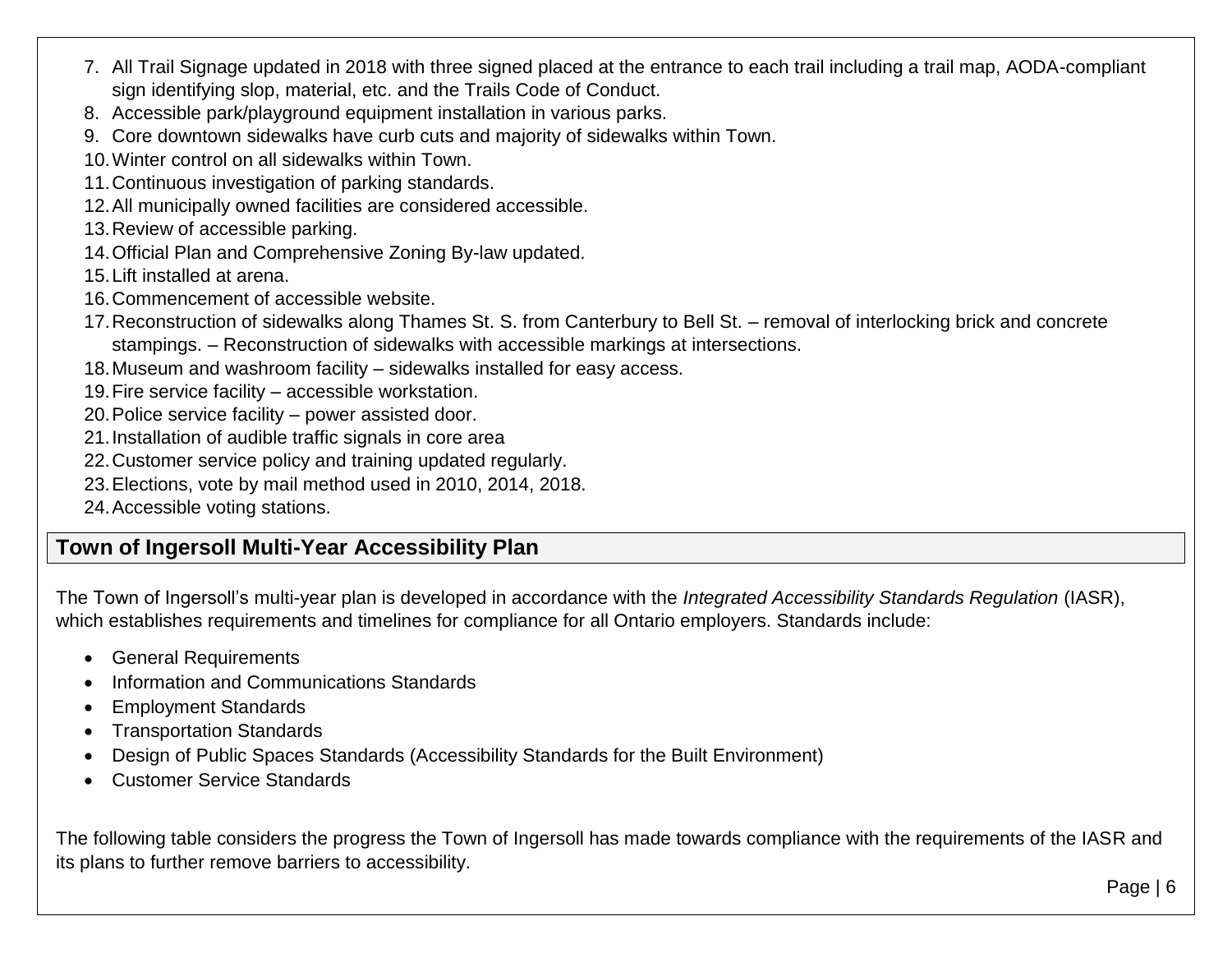## **AODA / IASR Compliance**

## **General Standards**

<span id="page-6-0"></span>

| <b>Requirement</b>                                                                                                                                                                                                                                                                                                                                                                                                                             | <b>Deadline</b> | <b>Action(s) Taken</b>                                                                                                                                                                                                                                                                                                                   | <b>Next Steps</b>                                                                                                                                                                                                                                                                                                  |
|------------------------------------------------------------------------------------------------------------------------------------------------------------------------------------------------------------------------------------------------------------------------------------------------------------------------------------------------------------------------------------------------------------------------------------------------|-----------------|------------------------------------------------------------------------------------------------------------------------------------------------------------------------------------------------------------------------------------------------------------------------------------------------------------------------------------------|--------------------------------------------------------------------------------------------------------------------------------------------------------------------------------------------------------------------------------------------------------------------------------------------------------------------|
| <b>General Policy Requirements</b><br>1. Develop, implement and maintain<br>policies governing how the Town<br>achieves or will achieve<br>accessibility through meeting the<br>requirements of the Integrated<br><b>Accessibility Standards</b><br>Regulation.<br>2. Include a statement of<br>organizational commitment to<br>meet the accessibility needs of<br>persons with disabilities in a<br>timely manner within related<br>policies. | 1/1/2013        | The following policies have been<br>adopted:<br>• Accessibility Standards for Customer<br><b>Service Policy</b><br>• AODA Integrated Accessibility<br>Standards Regulation Information and<br><b>Communications Policy</b><br><b>Statement of Commitment</b>                                                                             | The Town will continue to monitor<br>the efficacy of its accessibility-<br>related policies and will amend its<br>requirements and procedures as<br>necessary and in recognition of<br>best practices.                                                                                                             |
| The Town shall prepare one or more<br>documents describing the policies it<br>has developed regarding how it is<br>achieving or intends to achieve<br>compliance with IASR requirements,<br>will make the documents publically<br>available and, upon request, provide<br>them in an accessible format.                                                                                                                                        | 1/1/2013        | The following policy was drafted and<br>implemented:<br>• AODA Compliance Policy<br>The Town provides this policy and all<br>other documents in accordance with<br>requirements established under the<br>Information and Communications<br>Standard.                                                                                     | The Town will continue to provide<br>this document and all other<br>documents in alternative and<br>accessible formats upon request<br>and taking into consideration the<br>requestor's disability and<br>individual needs.                                                                                        |
| Establish, document and maintain a<br>multi-year accessibility plan<br>identifying the Town's strategy for<br>preventing and removing barriers to<br>accessibility; posting the plan to the<br>Town's website and providing the<br>plan in alternative formats as<br>requested.                                                                                                                                                                | 1/1/2013        | The Town adopted its first multi-year<br>accessibility plan in 2014. The 2019 plan<br>builds on the progress made since that<br>plan was first adopted, and will continue<br>to reflect best practices and the<br>integration of the principles of<br>accessibility in all strategies for the<br>identification and removal of barriers. | Progress towards the goals<br>established in the multi-year plan<br>will be monitored and reported on<br>via an annual progress report.<br>The plan shall further be updated<br>every five years and will reflect<br>the input of the Accessibility<br>Advisory Committee and the<br>Town's various service areas. |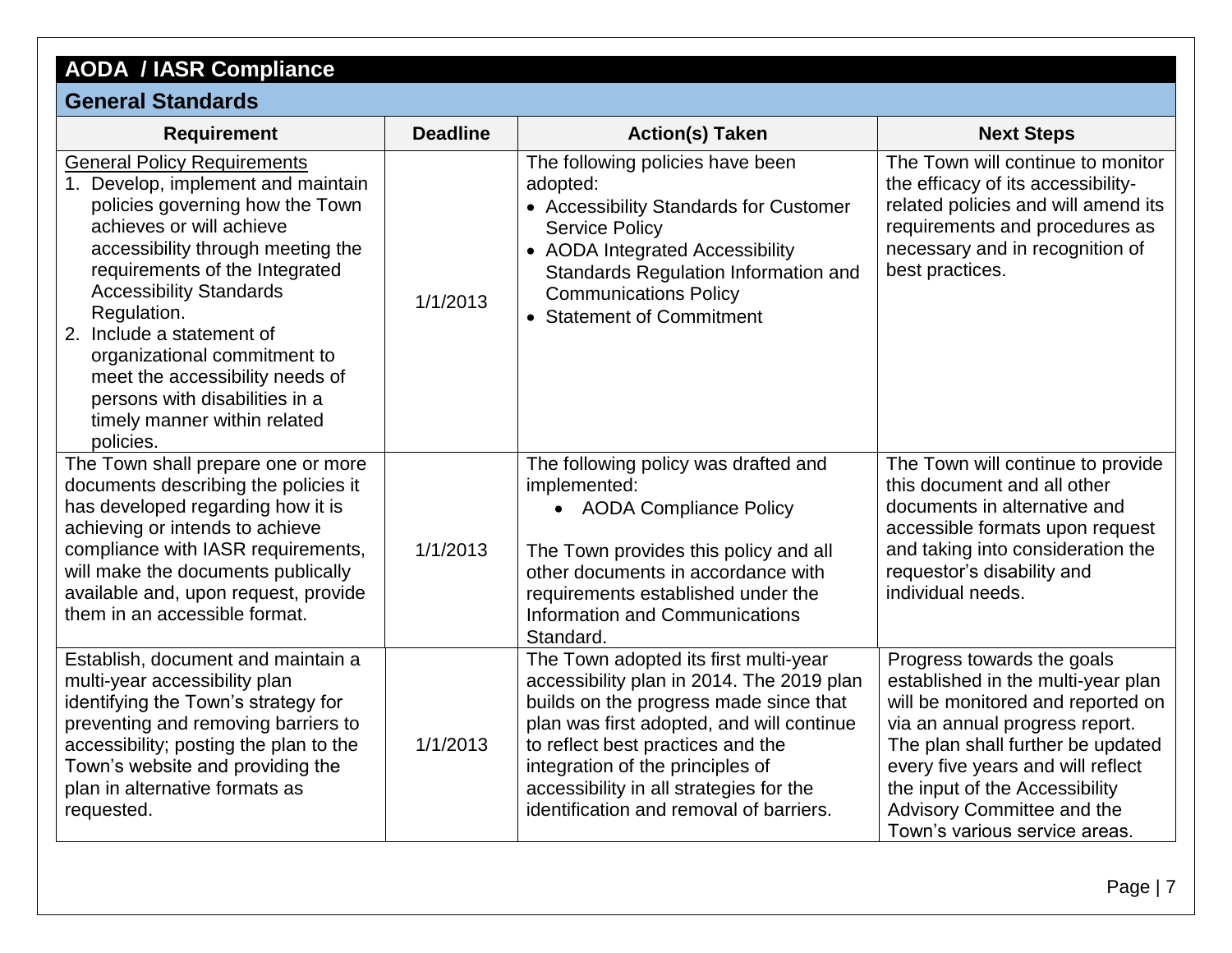<span id="page-7-0"></span>

| <b>General Standards</b>                                                                                                                                                                                                                                                                                                                                          |                 |                                                                                                                                                                                                                                                                                      |                                                                                                                                                                                                      |
|-------------------------------------------------------------------------------------------------------------------------------------------------------------------------------------------------------------------------------------------------------------------------------------------------------------------------------------------------------------------|-----------------|--------------------------------------------------------------------------------------------------------------------------------------------------------------------------------------------------------------------------------------------------------------------------------------|------------------------------------------------------------------------------------------------------------------------------------------------------------------------------------------------------|
| <b>Requirement</b>                                                                                                                                                                                                                                                                                                                                                | <b>Deadline</b> | <b>Action(s) Taken</b>                                                                                                                                                                                                                                                               | <b>Next Steps</b>                                                                                                                                                                                    |
| As a designated "large public sector"<br>employer, the Town will:<br>a) Prepare an annual status report on<br>the progress of measures taken to<br>implement the multi-year plan<br>including steps taken to comply with<br>the IASR; and will post the status<br>report on the Town's website and<br>provide the report in an accessible<br>format upon request. | 1/1/2013        |                                                                                                                                                                                                                                                                                      | Develop a standardized annual<br>accessibility status report and<br>present to Council for review and<br>approval.                                                                                   |
| The Town of Ingersoll shall<br>incorporate accessibility design,<br>criteria, and features when procuring<br>or acquiring goods, services or<br>facilities, except where it is not<br>practicable to do so.                                                                                                                                                       | 1/1/2013        | The Town of Ingersoll's Procurement By-<br>Law establishes that all municipal and<br>local board procurement of goods and<br>services will incorporate accessibility<br>criteria, where it is practicable to do so.<br>Where impracticable, the Town will<br>provide an explanation. | Continue to evaluate how to<br>incorporate accessibility criteria<br>into all procurement practices;<br>training all staff responsible for<br>purchasing on the importance of<br>such incorporation. |
| The Town shall ensure that training is<br>provided on the requirements of the<br>accessibility standards regulation and<br>on the Human Rights Code as it<br>pertains to persons with disabilities.                                                                                                                                                               | 1/1/2014        | The Town offers online training on the<br>Integrated Accessibility Standards and<br>Human Rights as it pertains to persons<br>with disabilities to all new hires,<br>volunteers and local board and<br>committee members.                                                            | Continue to provide training to all<br>individuals acting as a<br>representative of the Town in any<br>capacity. Formalize alternative<br>training delivery options.                                 |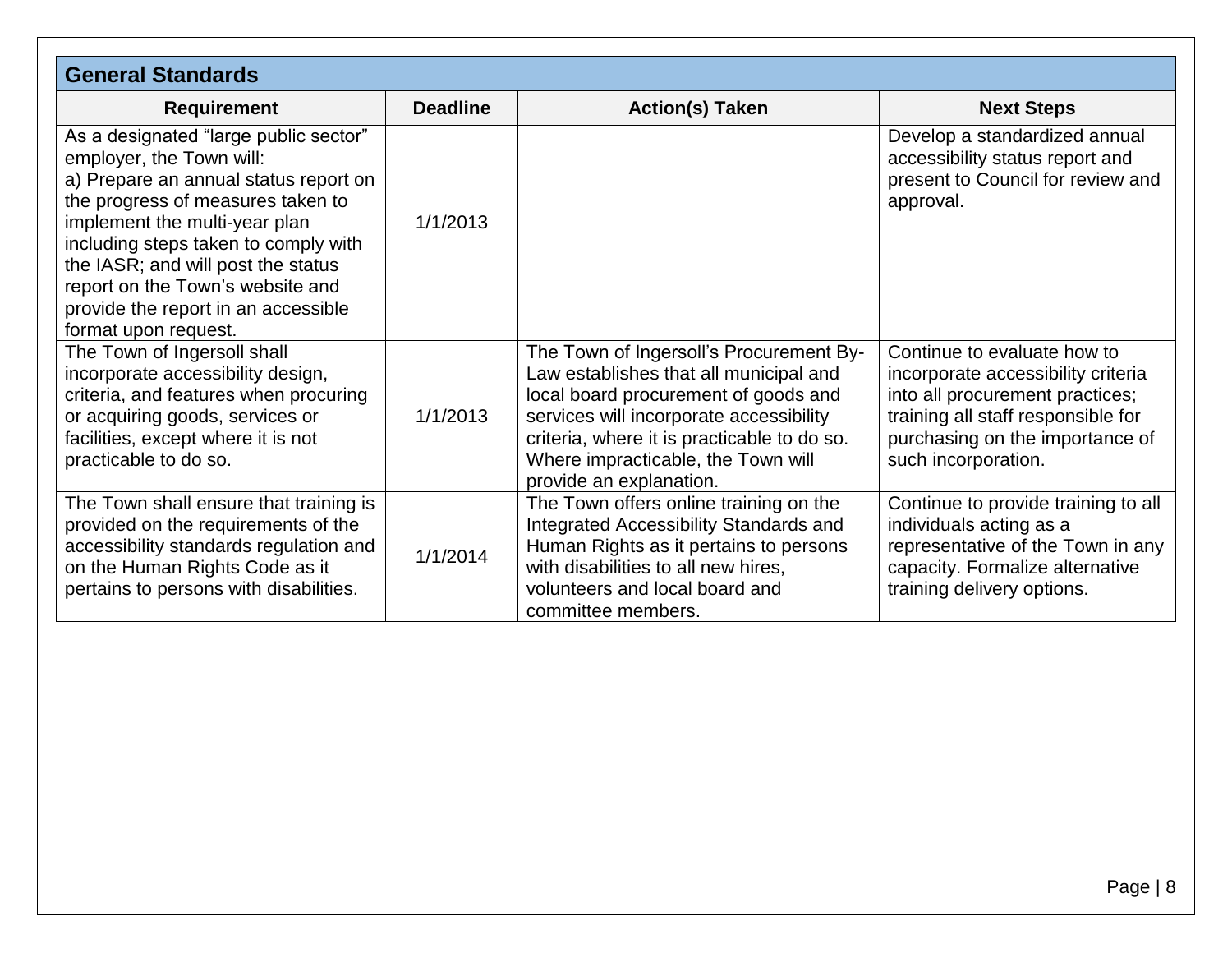<span id="page-8-0"></span>

| <b>General Standards</b>                                                                                                                                                                                                                       |                 |                                                                                                                                                                                                                                                                                                                                                                                                                                                                                        |                                                                                                                                                                                                                                                                                                                                                               |
|------------------------------------------------------------------------------------------------------------------------------------------------------------------------------------------------------------------------------------------------|-----------------|----------------------------------------------------------------------------------------------------------------------------------------------------------------------------------------------------------------------------------------------------------------------------------------------------------------------------------------------------------------------------------------------------------------------------------------------------------------------------------------|---------------------------------------------------------------------------------------------------------------------------------------------------------------------------------------------------------------------------------------------------------------------------------------------------------------------------------------------------------------|
| <b>Requirement</b>                                                                                                                                                                                                                             | <b>Deadline</b> | <b>Action(s) Taken</b>                                                                                                                                                                                                                                                                                                                                                                                                                                                                 | <b>Next Steps</b>                                                                                                                                                                                                                                                                                                                                             |
| The Town will keep a record of IASR-<br>required training, including the dates<br>on which the training was provided<br>and the number of individuals to<br>whom it was provided.                                                              | 1/1/2014        | Records retention will follow the same<br>process used for AODA customer service<br>training - maintained and managed<br>through the Town's online training<br>provider. Department Heads may also<br>print and retain certificates of completion<br>within individual employee files.<br>Where training is delivered in-person, the<br>HR Coordinator will retain a record of<br>attendance including the date of the<br>training as well as the names of all those<br>in attendance. | Monitor for training opportunities<br>and establish a matrix for when<br>refresher training may be<br>required i.e. adoption of new<br>technology that impacts how the<br>Town communicates with the<br>public, etc.                                                                                                                                          |
| <b>Information and Communications Standards</b>                                                                                                                                                                                                |                 |                                                                                                                                                                                                                                                                                                                                                                                                                                                                                        |                                                                                                                                                                                                                                                                                                                                                               |
| <b>Requirement</b>                                                                                                                                                                                                                             | <b>Deadline</b> | <b>Action(s) Taken</b>                                                                                                                                                                                                                                                                                                                                                                                                                                                                 | <b>Next Steps</b>                                                                                                                                                                                                                                                                                                                                             |
| Ensure the Town's processes for<br>receiving and responding to feedback<br>are accessible to persons with<br>disabilities by providing or arranging<br>for the provision of accessible<br>formats and communication supports,<br>upon request. | 1/1/2014        | • The Town's customer service policy<br>has been updated to reflect expanded<br>feedback requirements (under the<br>AODA feedback is specific to<br>customer-service).<br>• The feedback process has been<br>published to the Town's website.                                                                                                                                                                                                                                          | Develop and provide further<br>formalized training to employees<br>who routinely interact with the<br>public, are responsible for the<br>provision of customer service<br>and/or are responsible for<br>receiving feedback on the<br>availability of accessible formats<br>and communication supports on<br>how to appropriately respond to<br>such requests. |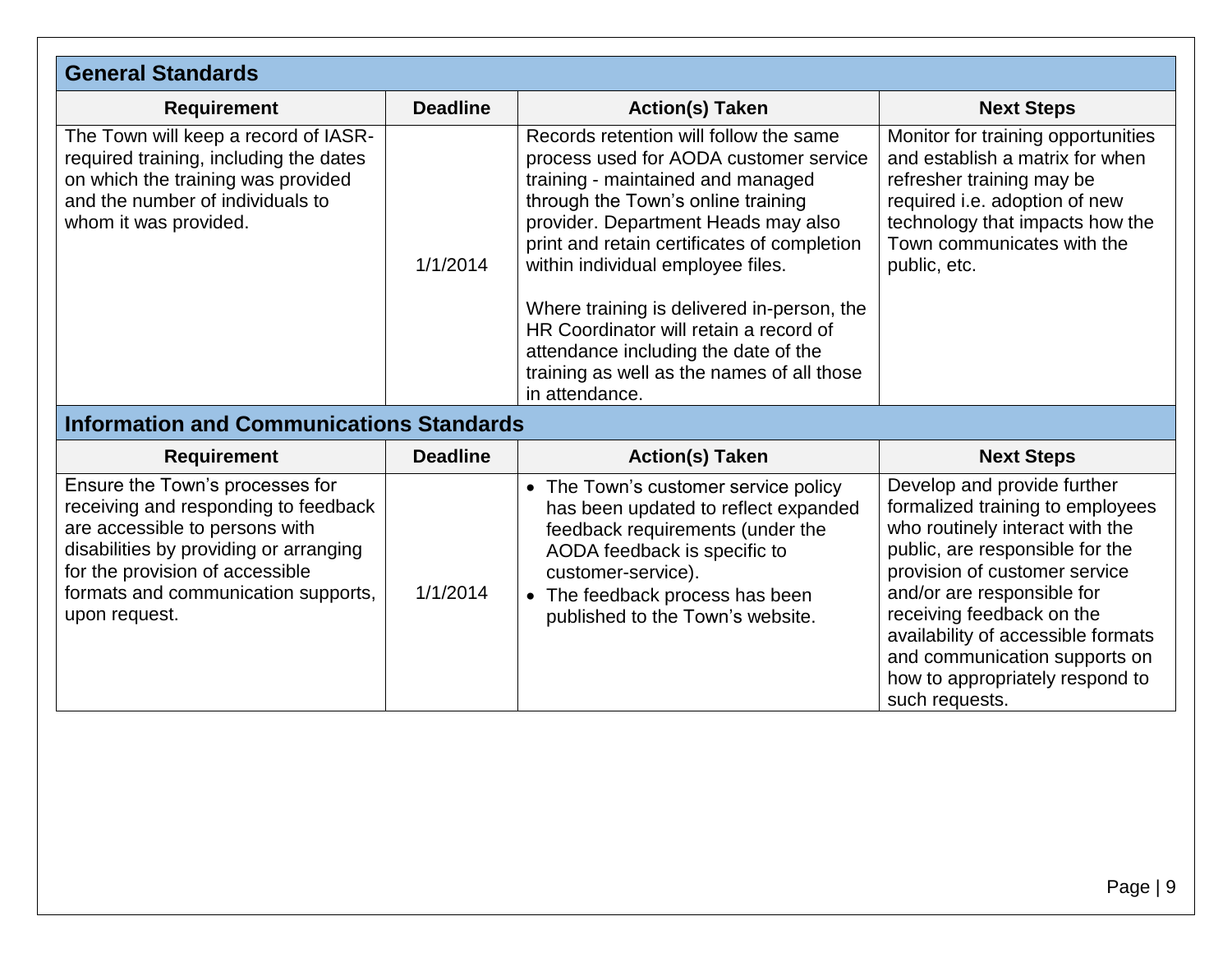| <b>Information and Communications Standards</b>                                                                                                                                                                                                                             |                                                                                   |                                                                                                                                                                                            |                                                                                                                                                                                                                                                                                                                                                                                                                                                                                                                                                  |
|-----------------------------------------------------------------------------------------------------------------------------------------------------------------------------------------------------------------------------------------------------------------------------|-----------------------------------------------------------------------------------|--------------------------------------------------------------------------------------------------------------------------------------------------------------------------------------------|--------------------------------------------------------------------------------------------------------------------------------------------------------------------------------------------------------------------------------------------------------------------------------------------------------------------------------------------------------------------------------------------------------------------------------------------------------------------------------------------------------------------------------------------------|
| <b>Requirement</b>                                                                                                                                                                                                                                                          | <b>Deadline</b>                                                                   | <b>Action(s) Taken</b>                                                                                                                                                                     | <b>Next Steps</b>                                                                                                                                                                                                                                                                                                                                                                                                                                                                                                                                |
| Internet, intranet websites and web<br>content to conform to the World Wide<br><b>Consortium Web Content</b><br>Accessibility Guidelines (WCAG) in<br>accordance with the schedule and<br>levels established by the IASR.                                                   | Multiple<br>deadlines,<br><b>WCAG AA</b><br>compliance<br>deadline.<br>01/01/2021 | • Updated web-hosting service fully<br>complies with WCAG requirements.<br>Content published to the website<br>needs to pass accessibility standards<br>requirements prior to publication. | • Undertake a review of all<br>documents contained on the<br>Town's website site to ensure<br>conformance to WCAG<br>requirements.<br>Develop standardized<br>accessible forms for reports.<br>Develop standardized posting<br>requirements for the Town's<br>website and social media<br>channels, embedding best<br>practice and accessibility<br>requirements into posting<br>standards and designate and<br>train staff who will be<br>responsible for posting<br>documents online.<br>Create posting request<br>workflow within Laserfiche. |
| The Town will ensure emergency<br>procedures, plans or public safety<br>information that it prepares and<br>makes available to the public is<br>provided in accessible formats or with<br>appropriate communication supports<br>as soon as practicable, or upon<br>request. | 01/01/2012                                                                        |                                                                                                                                                                                            | <b>Update Emergency Planning</b><br>procedures to reflect accessibility<br>requirements.                                                                                                                                                                                                                                                                                                                                                                                                                                                         |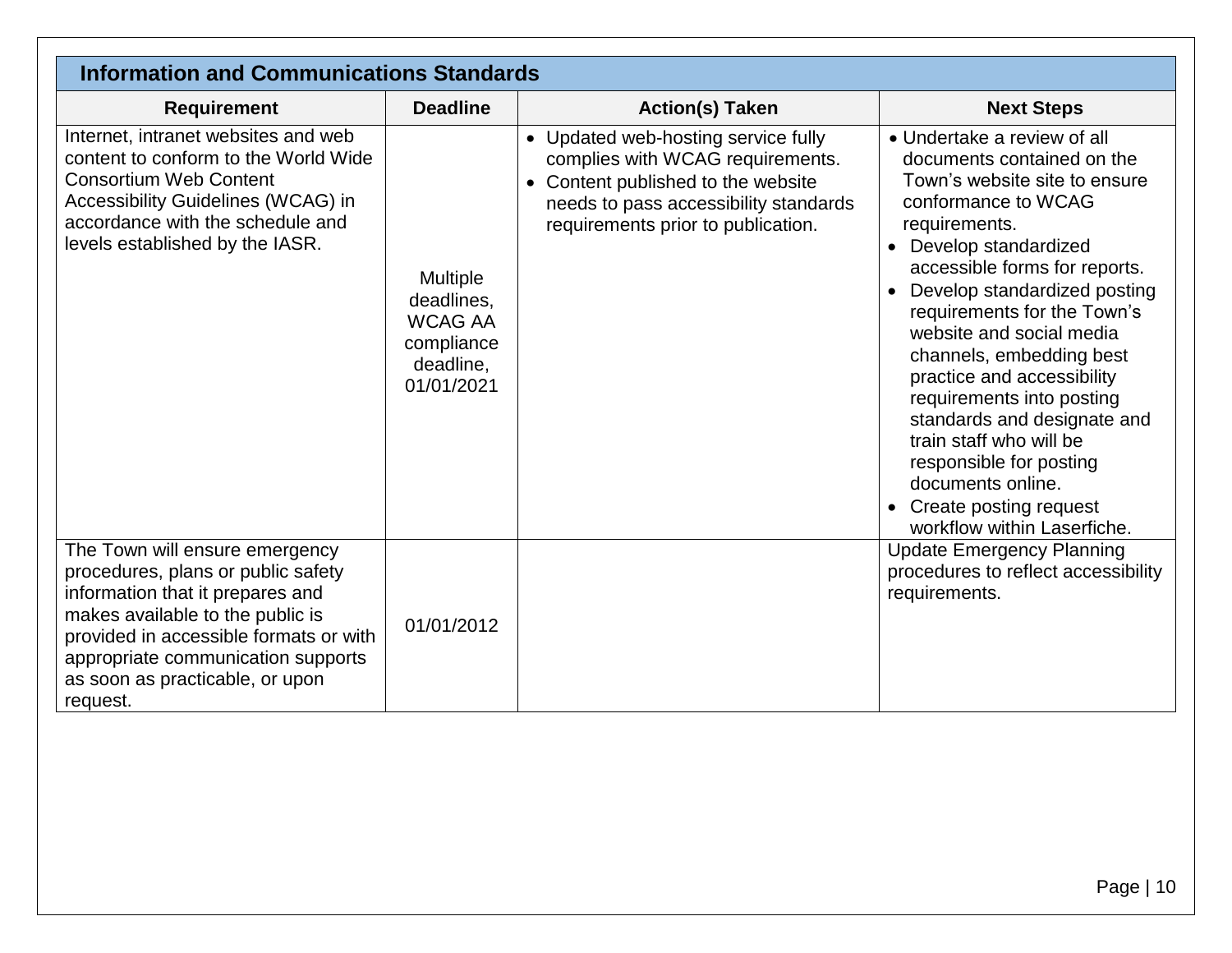## **Customer Service Standards**

#### **Customer Service Standards – Policies, Practices and Procedures**

<span id="page-10-1"></span><span id="page-10-0"></span>

| <b>Requirement</b>                                                                                                                                                                                                                                                                                                                                                                                                                                                                                                                                                                                                                                                                                                                                                                                          | <b>Deadline</b> | <b>Action(s) Taken</b>                                                                                                                                                                                                                                                                                                                                           | <b>Next Steps</b>                                                                                                                                                                               |
|-------------------------------------------------------------------------------------------------------------------------------------------------------------------------------------------------------------------------------------------------------------------------------------------------------------------------------------------------------------------------------------------------------------------------------------------------------------------------------------------------------------------------------------------------------------------------------------------------------------------------------------------------------------------------------------------------------------------------------------------------------------------------------------------------------------|-----------------|------------------------------------------------------------------------------------------------------------------------------------------------------------------------------------------------------------------------------------------------------------------------------------------------------------------------------------------------------------------|-------------------------------------------------------------------------------------------------------------------------------------------------------------------------------------------------|
| Establish policies, practices, and<br>procedures governing the provision of<br>the Town of Ingersoll's goods and<br>services to persons with disabilities                                                                                                                                                                                                                                                                                                                                                                                                                                                                                                                                                                                                                                                   | 1/1/2012        | The Town of Ingersoll has adopted and<br>maintained an Accessibility Standards for<br>Customer Service Policy, which was<br>updated in 2018.                                                                                                                                                                                                                     | The Town will continue to monitor<br>the efficacy of its policies,<br>practices and procedures and will<br>amend its approach and<br>documentation as deemed<br>necessary.                      |
| Use reasonable efforts to ensure that<br>the policies, practices and<br>procedures concerning the provision<br>of goods and services are consistent<br>with the following principles:<br>a) The goods or services must be<br>provided in a manner that respects<br>the dignity and independence of<br>persons with disabilities.<br>b) The provision of goods and<br>services to persons with disabilities<br>and others must be integrated, unless<br>an alternate measure is necessary,<br>whether temporarily or on a<br>permanent basis, to enable a person<br>with a disability to obtain, use or<br>benefit from the goods or services.<br>c) Ensure persons with disabilities<br>are given an opportunity equal to that<br>given to others to obtain, use and<br>benefit from the goods or services. | 1/1/2012        | Requirements are communicated via the<br>Town's Accessible Customer Service<br>policy and through mandatory training on<br>the same.<br>Further, individual accommodation plans<br>are developed for patrons as requested<br>taking into consideration the requestor's<br>disability and in conjunction with the<br>service area manager and Human<br>Resources. | Explore opportunities for the<br><b>Accessibility Advisory Committee</b><br>to undertake a corporation-wide<br>assessment to identify barriers<br>and provide suggestions for their<br>removal. |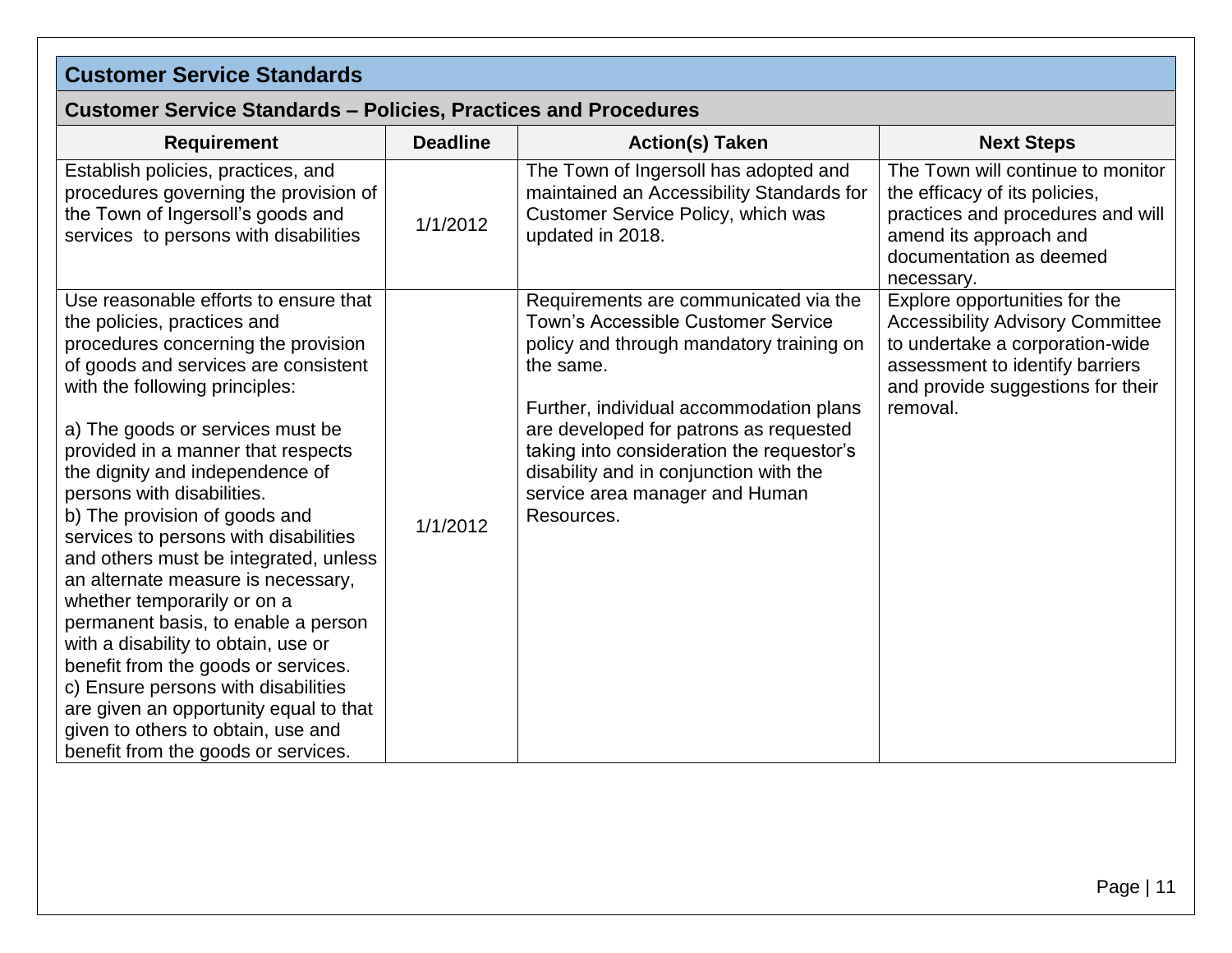| Policies must deal with the use of<br>assistive devices by persons with<br>disabilities to obtain, use or benefit<br>from the Town's goods or services or<br>the availability, if any, of other<br>measures, which enable them to do<br>SO. | The Town of Ingersoll's Accessible<br><b>Customer Service Policy and training</b><br>both deal with the use of assistive<br>1/1/2012<br>devices by persons with disabilities. | Create facility-specific inventories<br>of assistive devices owned by the<br>Town and available on premises<br>(if any). |
|---------------------------------------------------------------------------------------------------------------------------------------------------------------------------------------------------------------------------------------------|-------------------------------------------------------------------------------------------------------------------------------------------------------------------------------|--------------------------------------------------------------------------------------------------------------------------|
|---------------------------------------------------------------------------------------------------------------------------------------------------------------------------------------------------------------------------------------------|-------------------------------------------------------------------------------------------------------------------------------------------------------------------------------|--------------------------------------------------------------------------------------------------------------------------|

### **Customer Service Standards – Policies, Practices and Procedures**

| <b>Requirement</b>                                                                                                                                                     | <b>Deadline</b> | <b>Action(s) Taken</b>                                                                                                                              | <b>Next Steps</b> |
|------------------------------------------------------------------------------------------------------------------------------------------------------------------------|-----------------|-----------------------------------------------------------------------------------------------------------------------------------------------------|-------------------|
| When communicating with a person<br>with a disability, Town employees will<br>do so in a manner that takes into<br>account the person's disability.                    | 1/1/2012        | The Town of Ingersoll's Accessible<br><b>Customer Service Policy and training</b><br>both address communicating with a<br>person with a disability. |                   |
| Prepare one or more documents<br>describing the Town's policies,<br>practices and procedures, and upon<br>request, provide a copy of the<br>document(s) to any person. | 1/1/2012        | This requirement is captured under the<br>Town's AODA Compliance Policy.                                                                            |                   |

### **Customer Service Standards – Use of Service Animals and Support Persons**

<span id="page-11-0"></span>

| <b>Requirement</b>                                                                                                                                                                                                                                                                                                                                                                                                                                                                                                                                                                             | <b>Deadline</b> | <b>Action(s) Taken</b>                                                                                            | <b>Next Steps</b>                                                                                                                                                                                                                                                                                                                                                                                  |
|------------------------------------------------------------------------------------------------------------------------------------------------------------------------------------------------------------------------------------------------------------------------------------------------------------------------------------------------------------------------------------------------------------------------------------------------------------------------------------------------------------------------------------------------------------------------------------------------|-----------------|-------------------------------------------------------------------------------------------------------------------|----------------------------------------------------------------------------------------------------------------------------------------------------------------------------------------------------------------------------------------------------------------------------------------------------------------------------------------------------------------------------------------------------|
| The Town may require a person with<br>a disability to be accompanied by a<br>support person when on the<br>premises, but only if, after consulting<br>with the person with a disability and<br>considering the available evidence<br>the Town determines that:<br>a) a support person is necessary to<br>protect the health and safety of the<br>person with a disability or the<br>health and safety of others on the<br>premises; and<br>b) there is no other reasonable way to<br>protect the health and safety of the<br>person with the disability and the<br>health or safety of others. | 1/1/2010        | This requirement is captured under the<br>Town of Ingersoll's Accessible Customer<br>Service Policy and training. | Evaluate Town facilities and<br>services to identify areas where<br>support persons may be required<br>for health and safety purposes<br>depending on the disability, i.e.<br>use of aquatic facilities. Develop<br>standard wording and train<br>designated staff on facilitating<br>such conversations to identify<br>possible risks and how to<br>appropriately mitigate against<br>such risks. |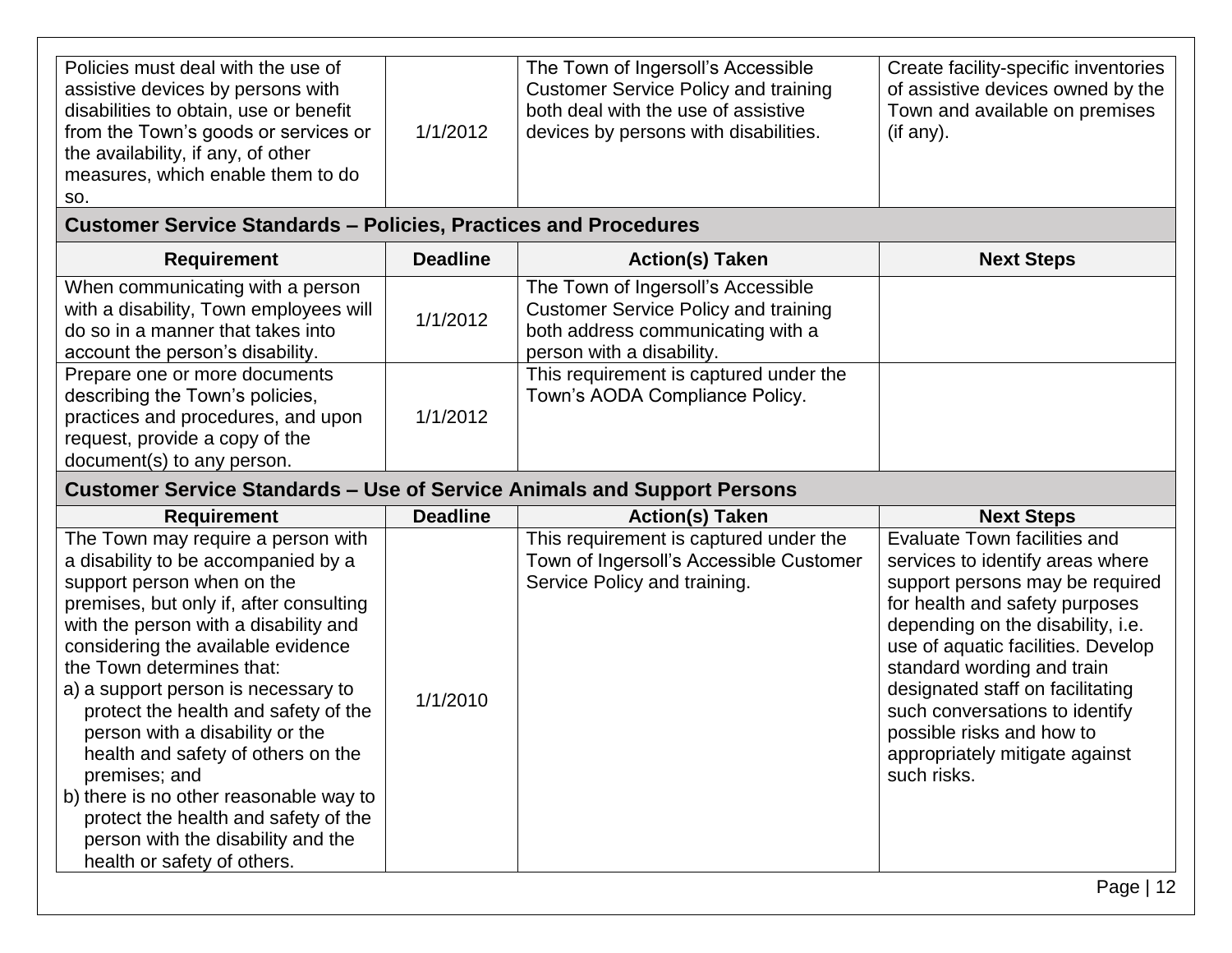<span id="page-12-0"></span>

| <b>Customer Service Standards - Use of Service Animals and Support Persons</b>                                                                                                                                                                                                                           |                 |                                                                                                                                                                                                                                                          |                                                                                                                                                                                                                                                                                       |  |
|----------------------------------------------------------------------------------------------------------------------------------------------------------------------------------------------------------------------------------------------------------------------------------------------------------|-----------------|----------------------------------------------------------------------------------------------------------------------------------------------------------------------------------------------------------------------------------------------------------|---------------------------------------------------------------------------------------------------------------------------------------------------------------------------------------------------------------------------------------------------------------------------------------|--|
| <b>Requirement</b>                                                                                                                                                                                                                                                                                       | <b>Deadline</b> | <b>Action(s) Taken</b>                                                                                                                                                                                                                                   | <b>Next Steps</b>                                                                                                                                                                                                                                                                     |  |
| If an amount is payable by a person<br>for admission to the premises or in<br>connection with a person's presence<br>at the premises, the Town will ensure<br>that notice is given in advance about<br>the amount, if any, payable in respect<br>of the support person.                                  | 1/1/2010        | Communicated in the policy $-$ no<br>additional fees will be required.                                                                                                                                                                                   | Ensure that all staff responsible<br>for collecting fees associated with<br>entrance to a premises are<br>familiar with the Town's policy<br>and no additional fee will be<br>charged.                                                                                                |  |
| Prepare one or more documents<br>describing our policies, practices and<br>procedures with respect to the use of<br>service animals and support persons.<br>Upon request, the document(s) will<br>be provided to any person.                                                                             | 1/1/2010        | Service animals and support persons are<br>captured under the Town's Accessible<br>Customer Service Policy, which is made<br>available in alternative formats, upon<br>request.                                                                          |                                                                                                                                                                                                                                                                                       |  |
| <b>Customer Service Standards - Notice of Temporary Service Disruptions</b>                                                                                                                                                                                                                              |                 |                                                                                                                                                                                                                                                          |                                                                                                                                                                                                                                                                                       |  |
| <b>Requirement</b>                                                                                                                                                                                                                                                                                       | <b>Deadline</b> | <b>Action(s) Taken</b>                                                                                                                                                                                                                                   | <b>Next Steps</b>                                                                                                                                                                                                                                                                     |  |
| Public notice will be provided of any<br>temporary service disruption that<br>partially or wholly affects any Town-<br>provided good, service or facility that<br>would otherwise impact the ability of<br>person with a disability to access, use<br>or benefit from that good, service or<br>facility. | 1/1/2010        | Communicated in the Town's Customer<br>Service Policy.<br>A Notice of Service Disruption Template<br>will be used for disruptions and the<br>information will be posted in a<br>conspicuous place at the facility,<br>communicated via the Town's social | Consider undertaking an<br>assessment of the various means<br>by which the public accesses the<br>Town's facilities and services and<br>how a service disruption may<br>affect accessibility, for example, if<br>the Town Hall elevator is out of<br>service, persons' with mobility- |  |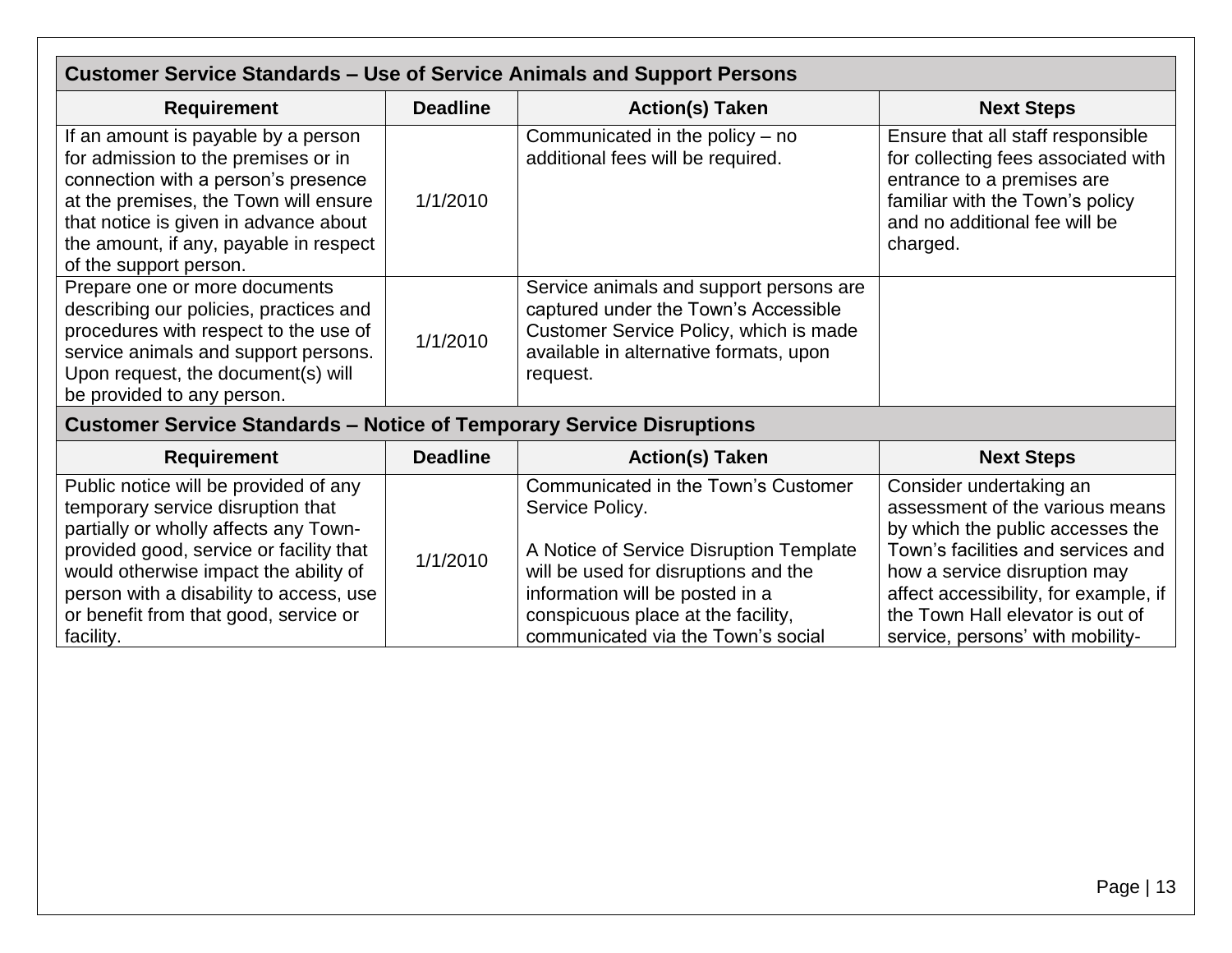## **Customer Service Standards – Training for Staff**

<span id="page-13-0"></span>

| <b>Requirement</b>                                                                                                                                                                                                                                                                                                                                                                                                                                                                 | <b>Deadline</b> | <b>Action(s) Taken</b>                                                                                                                                                                                           | <b>Next Steps</b>                                                                                                                                                                                                                             |
|------------------------------------------------------------------------------------------------------------------------------------------------------------------------------------------------------------------------------------------------------------------------------------------------------------------------------------------------------------------------------------------------------------------------------------------------------------------------------------|-----------------|------------------------------------------------------------------------------------------------------------------------------------------------------------------------------------------------------------------|-----------------------------------------------------------------------------------------------------------------------------------------------------------------------------------------------------------------------------------------------|
| Provide training on the provision of<br>goods and services to persons with<br>disabilities to the following:<br>• Town employees and volunteers<br>who deal with members of the<br>public.<br>• Every person who participates in<br>developing policies, procedures and<br>practices governing the provision of<br>goods or services to members of<br>the public or other third parties.<br>• Every person who provides goods,<br>services or facilities on behalf of the<br>Town. | 1/1/2010        | All staff and volunteers are required to<br>participate in accessible customer service<br>training (delivered via online training<br>module) upon hire, or commencement of<br>duties with the Town of Ingersoll. | Review onboarding for all town<br>staff, volunteers and committee<br>members to ensure appropriate<br>training is being assigned and<br>completed. Update onboarding<br>processes and documents to<br>formalize this training<br>requirement. |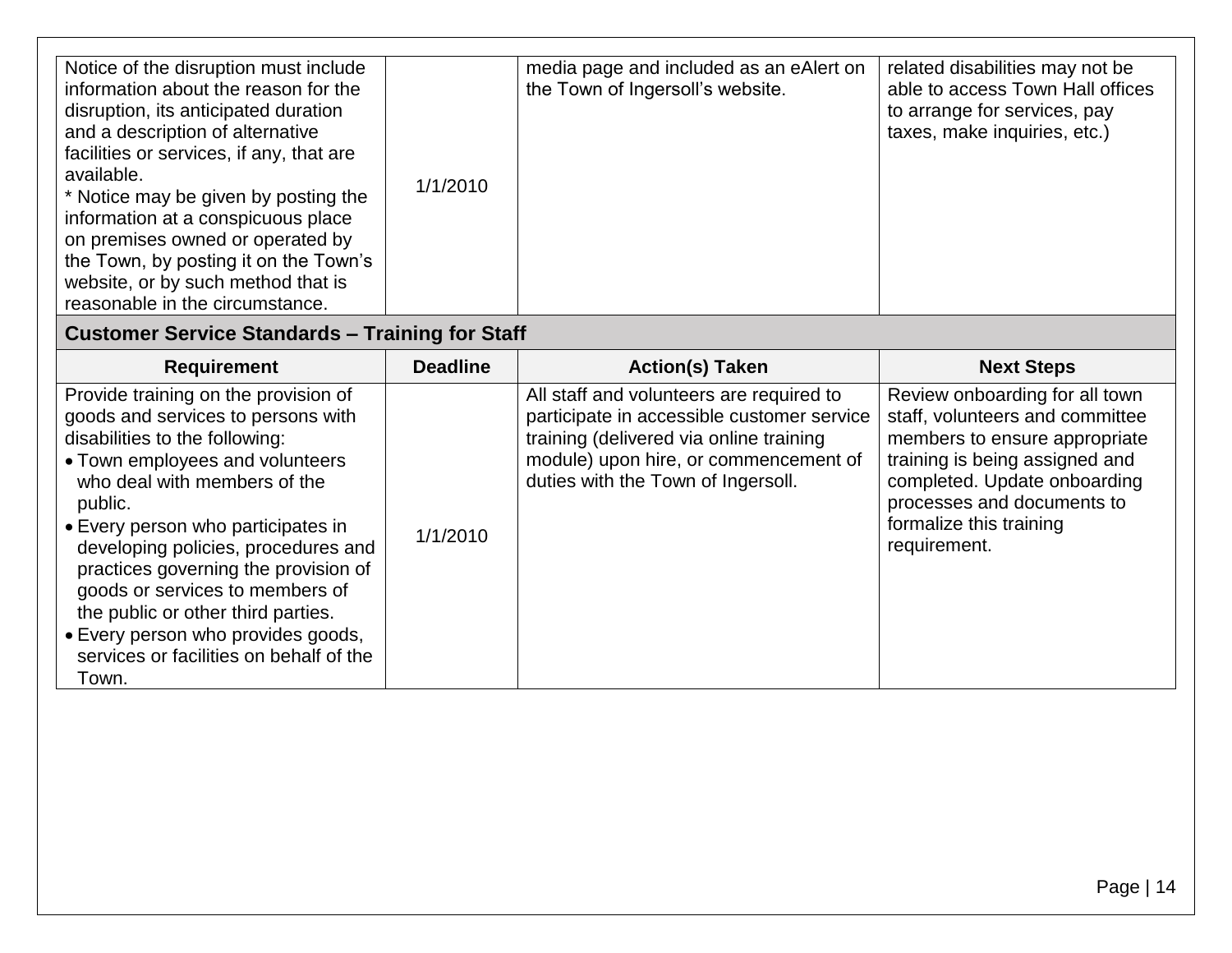| <b>Customer Service Standards - Training for Staff</b>                                                                                                                                                                                                                                                                                                                                                                                                                                                                                                                                                                                                                                                                                                                                                                                                                    |                 |                                                                                                                                                       |                                                                                                                                       |
|---------------------------------------------------------------------------------------------------------------------------------------------------------------------------------------------------------------------------------------------------------------------------------------------------------------------------------------------------------------------------------------------------------------------------------------------------------------------------------------------------------------------------------------------------------------------------------------------------------------------------------------------------------------------------------------------------------------------------------------------------------------------------------------------------------------------------------------------------------------------------|-----------------|-------------------------------------------------------------------------------------------------------------------------------------------------------|---------------------------------------------------------------------------------------------------------------------------------------|
| <b>Requirement</b>                                                                                                                                                                                                                                                                                                                                                                                                                                                                                                                                                                                                                                                                                                                                                                                                                                                        | <b>Deadline</b> | <b>Action(s) Taken</b>                                                                                                                                | <b>Next Steps</b>                                                                                                                     |
| Training is to include a review of the<br>purpose of the Act and the<br>requirements of the Accessibility<br><b>Standards for Customer Service</b><br>Regulation and instruction on the<br>following matters:<br>• How to interact and communicate<br>with persons with various types of<br>disabilities.<br>• How to interact with persons with<br>disabilities who use an assistive<br>device or require the assistance of<br>a guide dog or other service animal<br>or the assistance of a support<br>person.<br>• How to use equipment or devices<br>available on the provider's<br>premises or otherwise provided by<br>the Town that may help with the<br>provision of goods and services to<br>a person with a disability.<br>• What to do if a person with a<br>particular type of disability is<br>having difficulty accessing the<br>Town's goods and services. | 1/1/2010        | All requirements are covered by the<br>Town of Ingersoll's online training<br>module.                                                                 |                                                                                                                                       |
| Training to be assigned to each<br>person as soon as practicable after<br>he or she is assigned the applicable<br>duties.                                                                                                                                                                                                                                                                                                                                                                                                                                                                                                                                                                                                                                                                                                                                                 | 1/1/2010        | Training is assigned by the hiring<br>manager or HR Coordinator, typically as<br>part of onboarding and prior to the<br>employee's first day of work. | Review processes to determine<br>how individuals who fall outside<br>of the Town's normal hiring<br>procedures are assigned training. |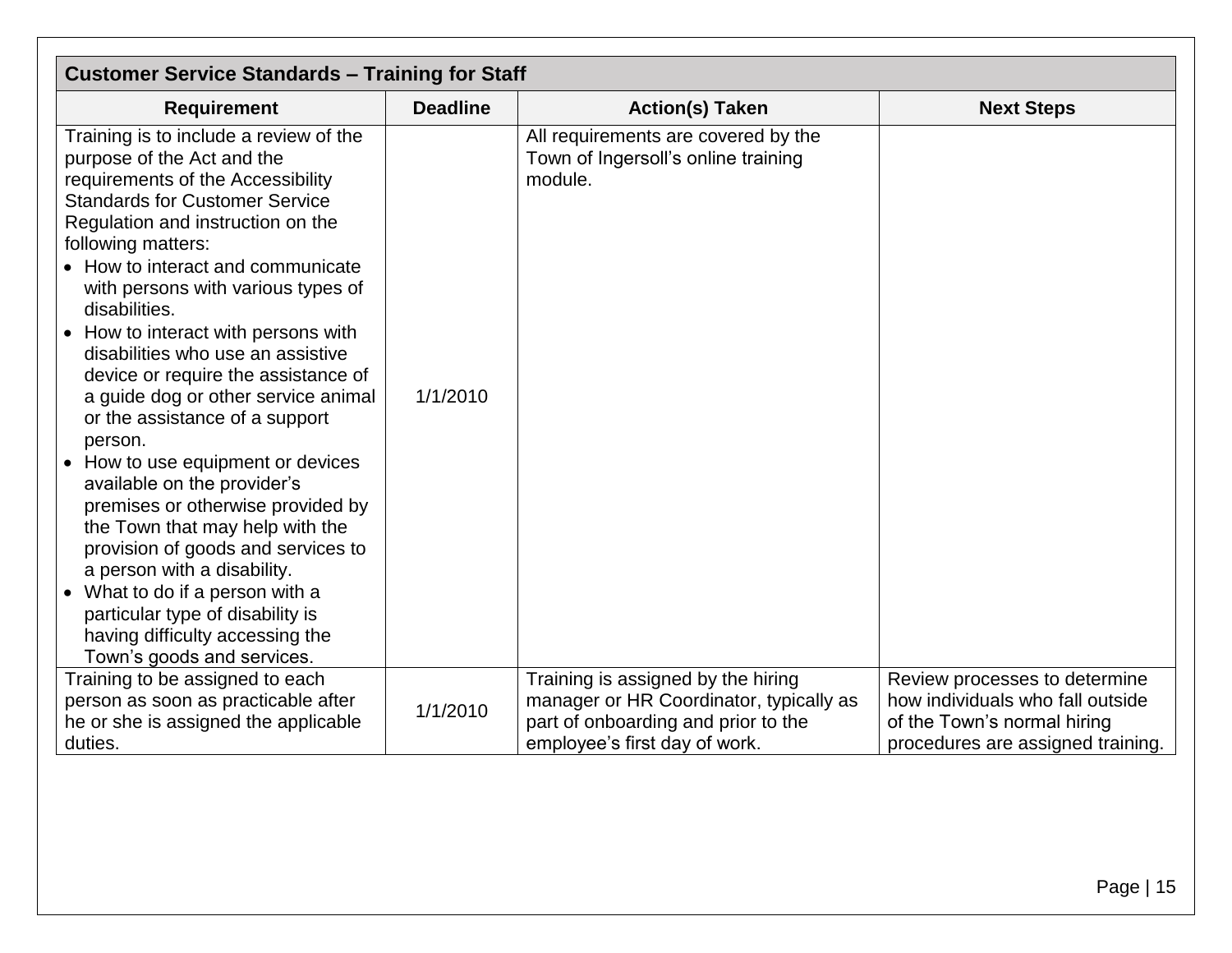| <b>Customer Service Standards - Training for Staff</b>                                                                                                                                                                     |                 |                                                                                                                                                               |                   |
|----------------------------------------------------------------------------------------------------------------------------------------------------------------------------------------------------------------------------|-----------------|---------------------------------------------------------------------------------------------------------------------------------------------------------------|-------------------|
| <b>Requirement</b>                                                                                                                                                                                                         | <b>Deadline</b> | <b>Action(s) Taken</b>                                                                                                                                        | <b>Next Steps</b> |
| Training must also be provided on an<br>on-going basis in connection with<br>changes to the Town's policies,<br>practices and procedures governing<br>the provision of goods and services<br>to persons with disabilities. | 1/1/2010        | Communicated in the Town's Accessible<br><b>Customer Service Policy.</b>                                                                                      |                   |
| Prepare a document describing the<br>Town's training policy, including a<br>summary of the content of the<br>training and details of when the<br>training is to be provided.                                               | 1/1/2010        |                                                                                                                                                               |                   |
| Retain records of the training<br>provided, including the dates on<br>which the training was provided and<br>the number of individuals to whom it<br>is provided.                                                          | 1/1/2010        | Records are retained via the Town's<br>online training platform and also kept<br>within individual employee files at the<br>discretion of the hiring manager. |                   |
| <b>Customer Service Standards - Feedback Process</b>                                                                                                                                                                       |                 |                                                                                                                                                               |                   |

<span id="page-15-0"></span>

| <b>Requirement</b>                                                                                                                                                                                                                | <b>Deadline</b> | <b>Action(s) Taken</b>                                                                                                                                                                                                                                                                             | <b>Next Steps</b>                                                                              |
|-----------------------------------------------------------------------------------------------------------------------------------------------------------------------------------------------------------------------------------|-----------------|----------------------------------------------------------------------------------------------------------------------------------------------------------------------------------------------------------------------------------------------------------------------------------------------------|------------------------------------------------------------------------------------------------|
| Establish a process for receiving and<br>responding to feedback about the<br>manner in which the Town provides<br>goods or services to persons with<br>disabilities and make this information<br>readily available to the public. | 1/1/2010        | The Town's accessible customer service<br>policy establishes that feedback will be<br>received via email, verbally, suggestion<br>box, written correspondence, or<br>otherwise. Feedback will be directed to<br>the CAO or designate and will be<br>responded to within ten (10) business<br>days. | Develop an online feedback form<br>accessed from the Town's<br>website for ease of submission. |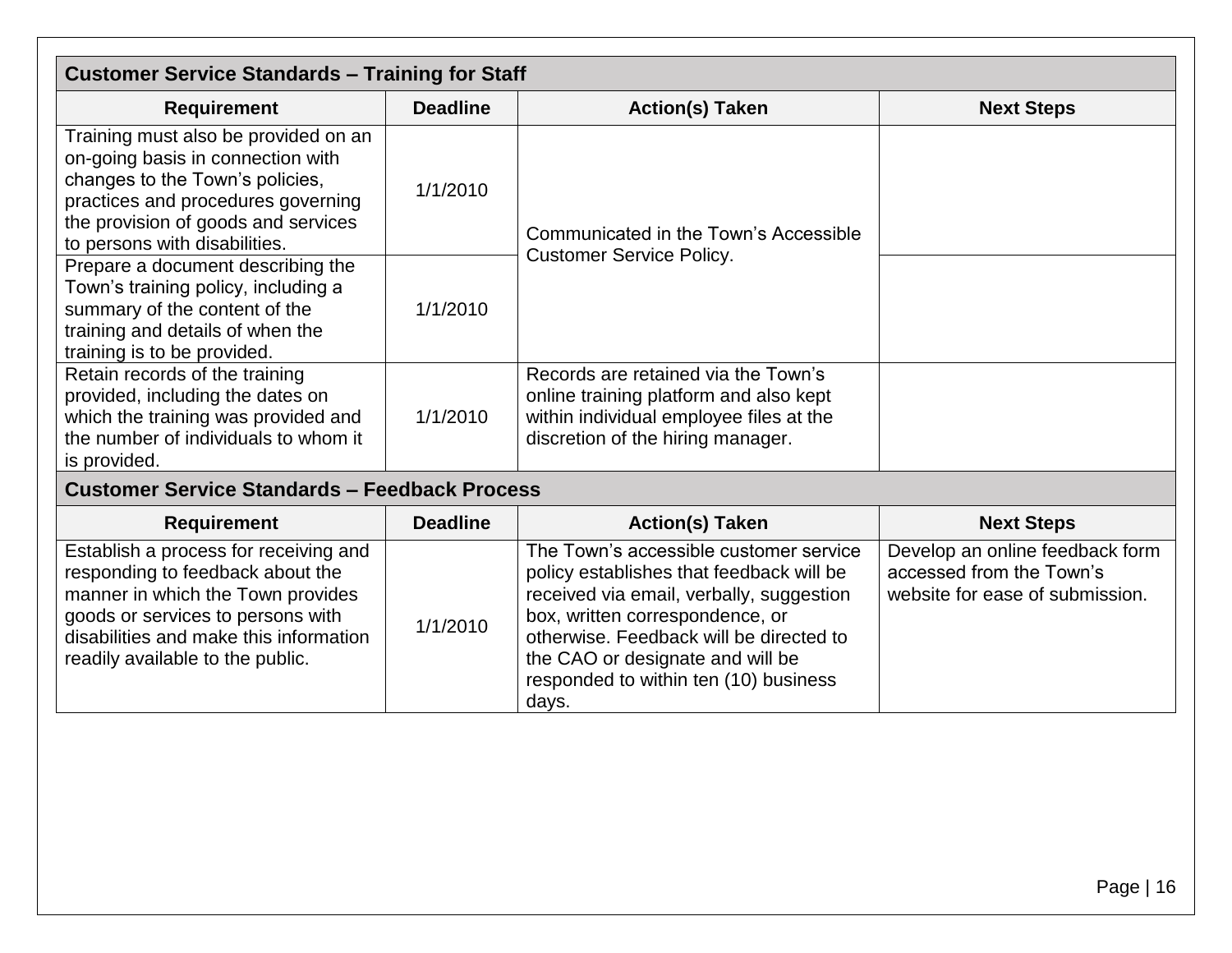<span id="page-16-0"></span>

| <b>Customer Service Standards - Feedback Process</b>                                                                                                                                                                                 |                 |                                                                                            |                                                                                                                                                                                                                                                               |
|--------------------------------------------------------------------------------------------------------------------------------------------------------------------------------------------------------------------------------------|-----------------|--------------------------------------------------------------------------------------------|---------------------------------------------------------------------------------------------------------------------------------------------------------------------------------------------------------------------------------------------------------------|
| <b>Requirement</b>                                                                                                                                                                                                                   | <b>Deadline</b> | <b>Action(s) Taken</b>                                                                     | <b>Next Steps</b>                                                                                                                                                                                                                                             |
| Ensure the feedback process permits<br>persons to provide their feedback to<br>the Town in person, by telephone, in<br>writing or by delivering an electronic<br>text by email or on diskette or<br>otherwise.                       | 1/1/2010        |                                                                                            |                                                                                                                                                                                                                                                               |
| Ensure the feedback process<br>specifies the actions that the Town is<br>required to take if a complaint is<br>received.                                                                                                             | 1/1/2010        | Established within the Town of Ingersoll's<br>Accessible Customer Service Policy.          | Continuously monitor the<br>feedback process to ensure its<br>efficacy, amending as required.                                                                                                                                                                 |
| Prepare a document describing the<br>Town's feedback process and, upon<br>request, provide a copy of the<br>document to any person that<br>requests it.                                                                              | 1/1/2010        |                                                                                            |                                                                                                                                                                                                                                                               |
| <b>Customer Service Standards - Notice of Availability of Documents</b>                                                                                                                                                              |                 |                                                                                            |                                                                                                                                                                                                                                                               |
| <b>Requirement</b>                                                                                                                                                                                                                   | <b>Deadline</b> | <b>Action(s) Taken</b>                                                                     | <b>Next Steps</b>                                                                                                                                                                                                                                             |
| Notify persons to whom the Town<br>provides goods or services that the<br>documents required under the<br><b>Accessibility Standards for Customer</b><br>Service Regulation are available<br>upon request.                           | 1/1/2010        | Communicated on many Town-produced<br>documents and on the Town of<br>Ingersoll's website. | Review standard documentation<br>produced by the Town for the<br>purposes of communicating with<br>the public to determine which<br>documents need to be updated to<br>incorporate accessibility best<br>practices and include an<br>accessibility statement. |
| Notice may be given by posting the<br>information at a conspicuous place<br>on premises owned or operated by<br>the Town, by posting it on the Town's<br>website, or by another method<br>deemed reasonable in the<br>circumstances. | 1/1/2010        |                                                                                            |                                                                                                                                                                                                                                                               |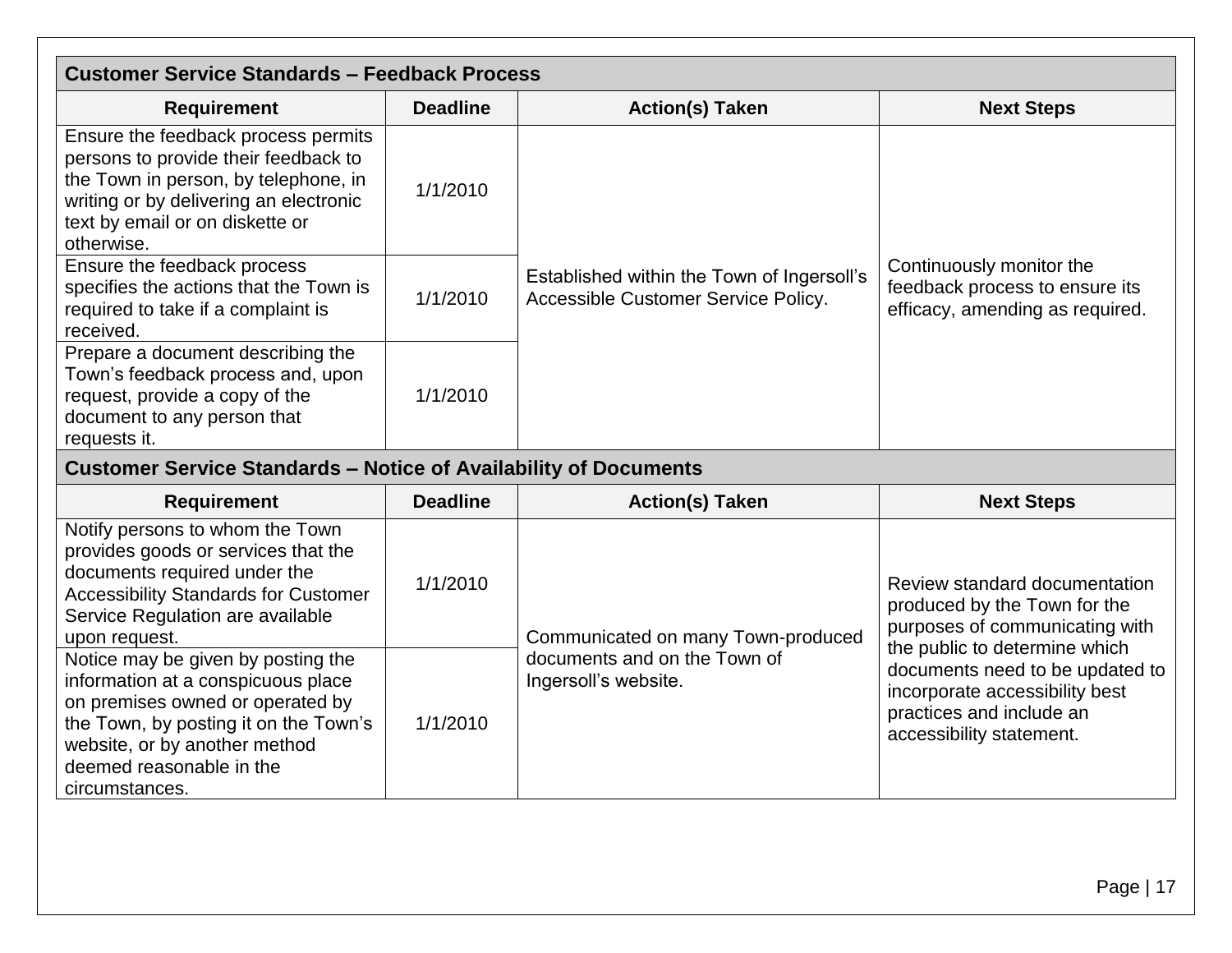<span id="page-17-1"></span><span id="page-17-0"></span>

| <b>Customer Service Standards - Format of Documents</b>                                                                                                                                                                                                                                                                                         |                 |                                                                                                                                                                                                                                                       |                                                                                                                                             |  |
|-------------------------------------------------------------------------------------------------------------------------------------------------------------------------------------------------------------------------------------------------------------------------------------------------------------------------------------------------|-----------------|-------------------------------------------------------------------------------------------------------------------------------------------------------------------------------------------------------------------------------------------------------|---------------------------------------------------------------------------------------------------------------------------------------------|--|
| <b>Requirement</b>                                                                                                                                                                                                                                                                                                                              | <b>Deadline</b> | <b>Action(s) Taken</b>                                                                                                                                                                                                                                | <b>Next Steps</b>                                                                                                                           |  |
| a) Where requested by a person with<br>a disability, provide a copy of the<br>requested document or the<br>information contained in the<br>document in a format that takes into<br>account the person's disability.<br>b) The Town and the requesting<br>individual may agree upon the format<br>to be used for the document or<br>information. | 1/1/2010        | Process formalized by the Town of<br><b>Ingersoll Accessible Customer Service</b><br>Policy.                                                                                                                                                          | Identify areas of opportunity to<br>provide documents in alternative<br>accessible formats as new<br>technology is adopted and<br>utilized. |  |
| <b>Employment Standards</b>                                                                                                                                                                                                                                                                                                                     |                 |                                                                                                                                                                                                                                                       |                                                                                                                                             |  |
| <b>Requirement</b>                                                                                                                                                                                                                                                                                                                              | <b>Deadline</b> | <b>Action(s) Taken</b>                                                                                                                                                                                                                                | <b>Next Steps</b>                                                                                                                           |  |
| Notify employees and the public<br>about the availability of<br>accommodation for applicants with<br>disabilities in the Town's recruitment<br>processes.                                                                                                                                                                                       | 1/1/2014        | All job ads include a standard statement<br>advising of the Town's accessible<br>recruitment processes for applicants with<br>disabilities.<br>This statement is also included on the<br>'Employment Opportunities' section of the<br>Town's website. |                                                                                                                                             |  |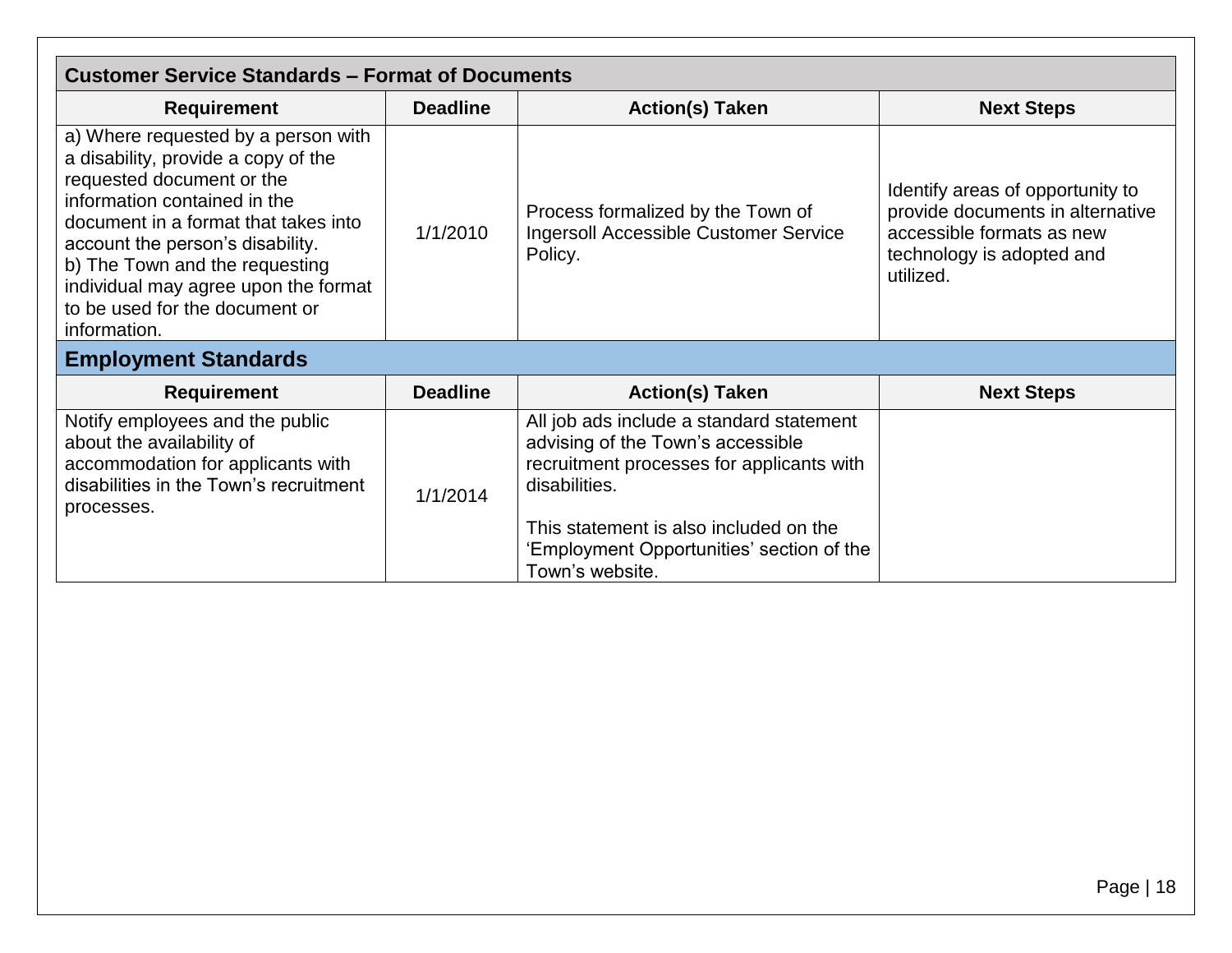<span id="page-18-0"></span>

| <b>Employment Standards</b>                                                                                                                                                                                                                                                                                                                                                                                                                                                                                                        |                 |                                                                                                                                                                                                                                                                             |                                                                                                                                                                         |
|------------------------------------------------------------------------------------------------------------------------------------------------------------------------------------------------------------------------------------------------------------------------------------------------------------------------------------------------------------------------------------------------------------------------------------------------------------------------------------------------------------------------------------|-----------------|-----------------------------------------------------------------------------------------------------------------------------------------------------------------------------------------------------------------------------------------------------------------------------|-------------------------------------------------------------------------------------------------------------------------------------------------------------------------|
| <b>Requirement</b>                                                                                                                                                                                                                                                                                                                                                                                                                                                                                                                 | <b>Deadline</b> | <b>Action(s) Taken</b>                                                                                                                                                                                                                                                      | <b>Next Steps</b>                                                                                                                                                       |
| During the recruitment process, the<br>Town will notify applicants who are<br>selected to participate in the<br>assessment or selection process that<br>accommodations relating to the<br>selection or assessment are available<br>upon request.<br>2.2 If a selected applicant requests<br>an accommodation, the Town will<br>consult with the requesting individual<br>and provide or arrange for the<br>provision of a suitable<br>accommodation in a manner that<br>takes into account the applicant's<br>accessibility needs. | 1/1/2014        | Applicants are notified, via the Human<br>Resources Coordinator, of the availability<br>of accommodations relating to the Town's<br>selection or assessment processes.<br>These processes are formalized in the<br>Town's 'IASR Employment Standards<br>Compliance Policy'. |                                                                                                                                                                         |
| When making an offer of<br>employment, the Town will notify the<br>successful applicant of its policies for<br>accommodating employees with<br>disabilities.                                                                                                                                                                                                                                                                                                                                                                       | 1/1/2014        | New hires are informed of the Town's<br><b>IASR Employment Standards</b><br>Compliance Policy', which is overviewed<br>in the new hire orientation handbook.                                                                                                                |                                                                                                                                                                         |
| Where an employee requests it, the<br>Town must consult with the<br>requesting employee to provide or<br>arrange for the provision of<br>accessible formats and<br>communication supports for:<br>a) Information that is needed in order<br>to perform the employee's job;<br>and<br>Information that is generally<br>b)<br>available to employees in the<br>workplace.                                                                                                                                                            | 1/1/2014        | Actions are taken on a case-by-case<br>basis as they are received and taking into<br>consideration to employee's individual<br>needs and the information necessary to<br>perform the job.                                                                                   | Ensure all Departments and<br>service area managers are made<br>aware of their obligations under<br>the IASR with regards to the<br>employment standards<br>regulation. |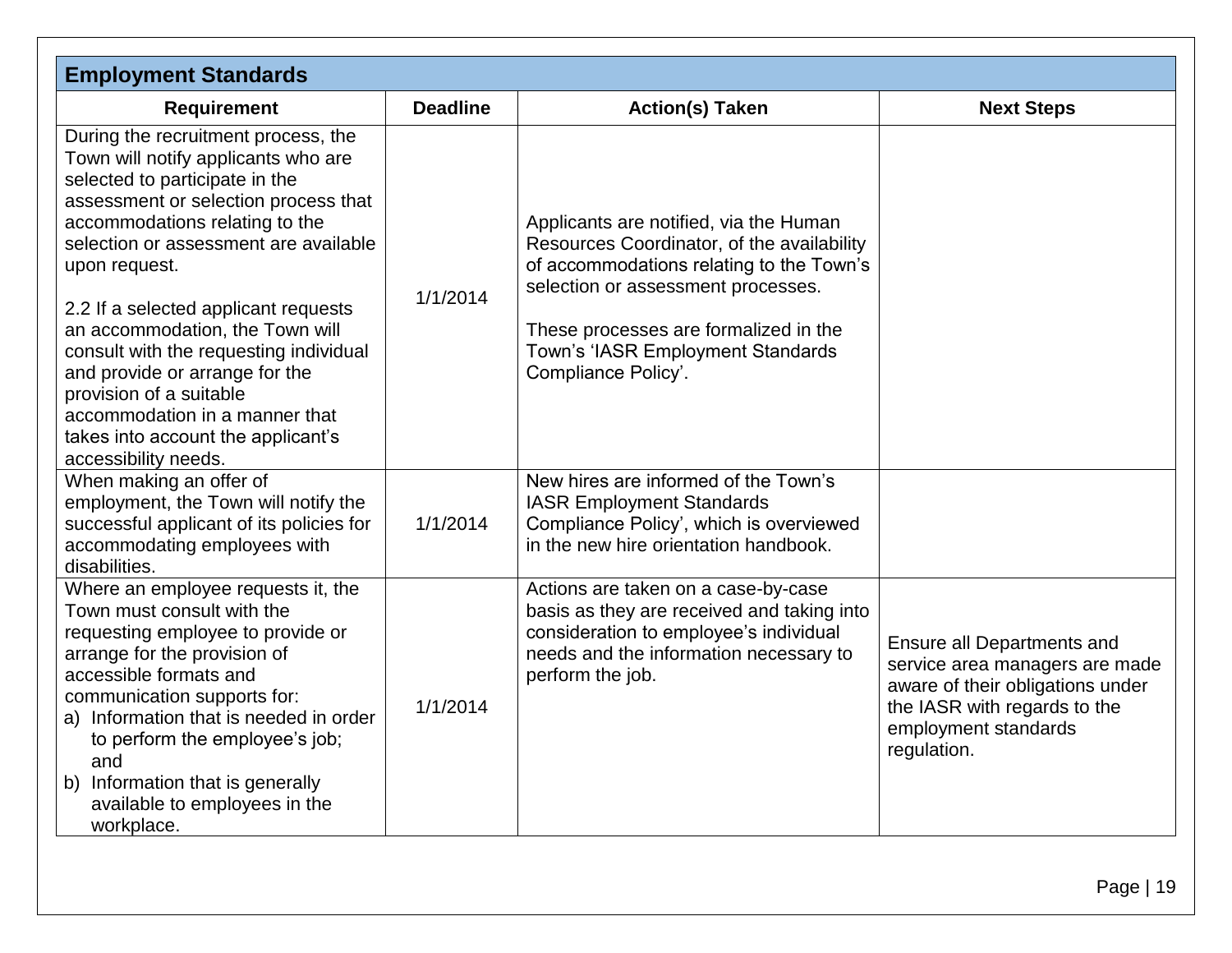| The Town will consult with the<br>requesting employee in determining<br>the suitability of an accessible format<br>or communication support.                                                                                                                                                                               | 1/1/2014        | Part of the IASR Employment Standards<br>Compliance Policy.                                                     |                   |
|----------------------------------------------------------------------------------------------------------------------------------------------------------------------------------------------------------------------------------------------------------------------------------------------------------------------------|-----------------|-----------------------------------------------------------------------------------------------------------------|-------------------|
| <b>Employment Standards</b>                                                                                                                                                                                                                                                                                                |                 |                                                                                                                 |                   |
| <b>Requirement</b>                                                                                                                                                                                                                                                                                                         | <b>Deadline</b> | <b>Action(s) Taken</b>                                                                                          | <b>Next Steps</b> |
| Provide individualized workplace<br>emergency response information to<br>employees who have a disability, if<br>the disability is such that the<br>individualized information is<br>necessary and the employer is aware<br>of the need for accommodation due<br>to the employee's disability.                              | 1/1/2012        | Individualized workplace emergency<br>response information is collected via a<br>standardized form and process. |                   |
| If an employee who receives<br>individualized workplace emergency<br>response information requires<br>assistance and with the employee's<br>consent, the Town will provide the<br>workplace emergency response<br>information to the person designated<br>by the department head to provide<br>assistance to the employee. | 1/1/2012        | Formalized within the individualized<br>workplace emergency response<br>information plan and process.           |                   |
| Provide the individualized<br>accommodation plan and related<br>information as soon as practicable<br>after becoming aware of the need for<br>accommodation due to an<br>employee's disability.                                                                                                                            | 1/1/2012        |                                                                                                                 |                   |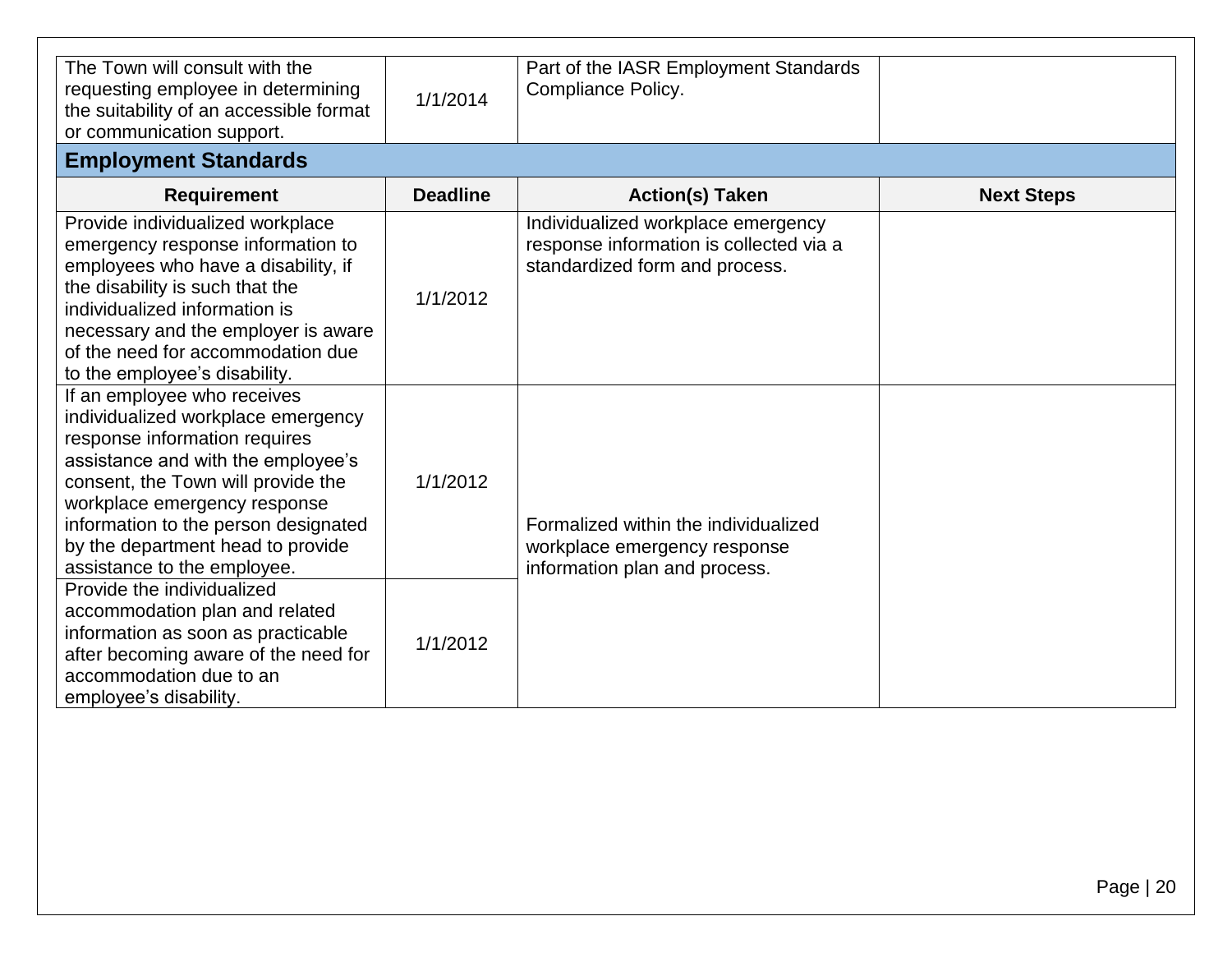| <b>Employment Standards</b>                                                                                                                                                                                                                                                                                                                                            |                 |                                                                                                       |                                                                                                                                   |
|------------------------------------------------------------------------------------------------------------------------------------------------------------------------------------------------------------------------------------------------------------------------------------------------------------------------------------------------------------------------|-----------------|-------------------------------------------------------------------------------------------------------|-----------------------------------------------------------------------------------------------------------------------------------|
| <b>Requirement</b>                                                                                                                                                                                                                                                                                                                                                     | <b>Deadline</b> | <b>Action(s) Taken</b>                                                                                | <b>Next Steps</b>                                                                                                                 |
| Review the individualized workplace<br>emergency response information:<br>a) When the employee moves to a<br>different location in the<br>organization;<br>b) When the employee's overall<br>accommodation(s) needs or plans<br>are reviewed; and<br>c) When the Town reviews and/or<br>revises its general emergency                                                  | 1/1/2012        | Formalized within the individualized<br>workplace emergency response<br>information plan and process. |                                                                                                                                   |
| response policies.                                                                                                                                                                                                                                                                                                                                                     |                 |                                                                                                       |                                                                                                                                   |
| Develop and have in place a written<br>process for the development of<br>documented individual<br>accommodation plans for employees<br>with disabilities.                                                                                                                                                                                                              | 1/1/2014        | Established within the IASR Employment<br><b>Standards Compliance Policy</b>                          | Amend this process as new<br>technologies are adopted or<br>changes to the physical<br>workplace occur and update<br>accordingly. |
| Ensure the process for the<br>development of documented<br>individual accommodation plans<br>include the following elements:<br>a) The manner in which an employee<br>requesting an accommodation can<br>participate in the development of<br>the individual accommodation<br>plan.<br>The means by which the<br>b)<br>employee is assessed on an<br>individual basis. |                 |                                                                                                       |                                                                                                                                   |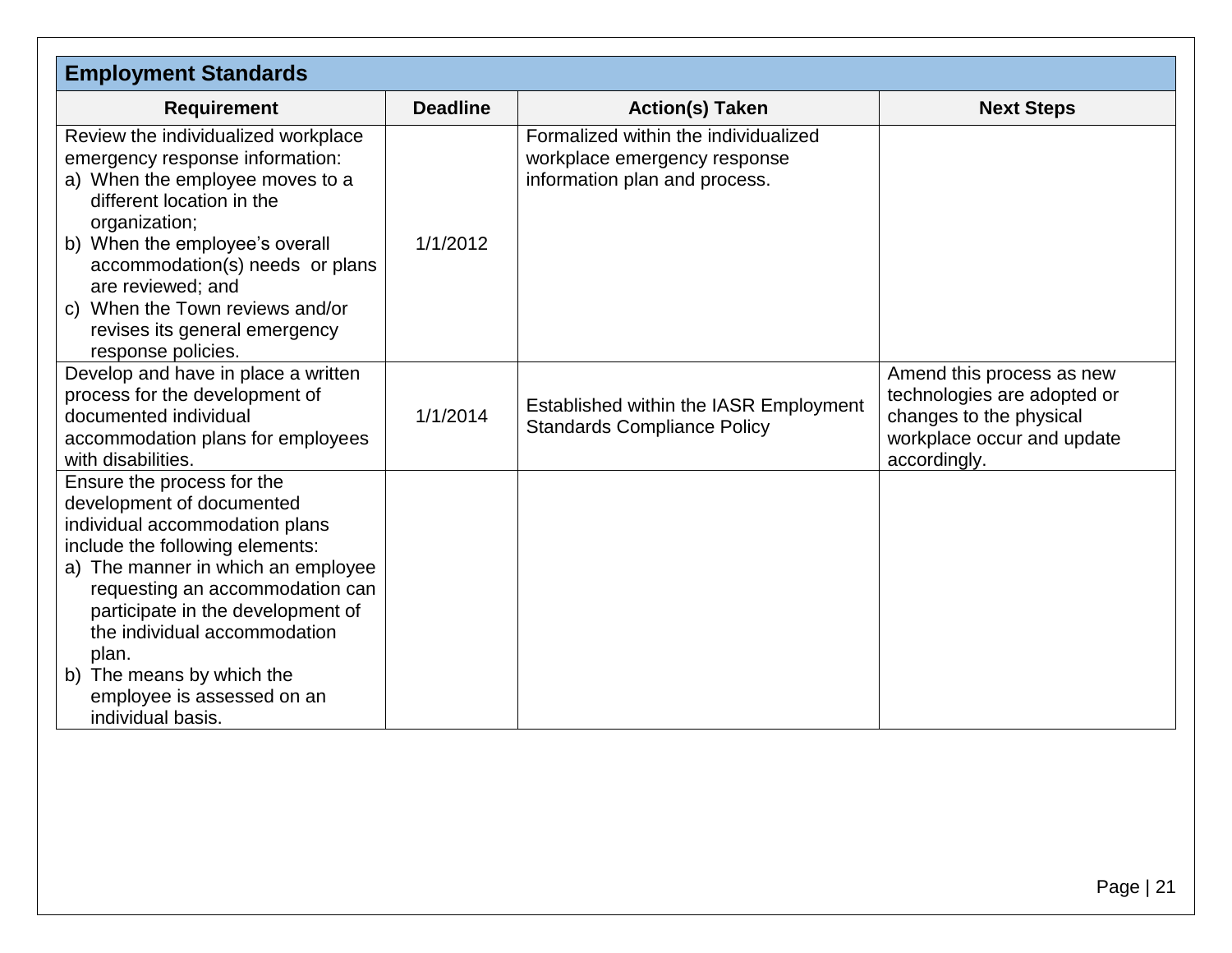| c) The manner in which the Town<br>can request an evaluation by an<br>outside medical or other expert, at<br>the Town's expense, to assist the<br>Town in determining if<br>accommodation can be achieved<br>and, if so, how accommodation<br>can be achieved.<br>d) The manner in which the<br>employee can request the<br>participation of a representative<br>from their bargaining agent, where<br>the employee is represented by a<br>bargaining agent, or other<br>representative from the workplace,<br>where the employee is not<br>represented by a bargaining<br>agent, in the development of the<br>accommodation plan.<br>e) The steps taken to protect the<br>privacy of the employee's<br>personal information.<br>The frequency with which the<br>f)<br>individual accommodation plan will<br>be reviewed and updated and the<br>manner in which it will be done.<br>g) Of an individual accommodation<br>plan is denied, the manner in<br>which the reasons for the denial<br>will be provided to the employee.<br>h) The means of providing the<br>individual accommodation plan in | 1/1/2014 | Established within the IASR Employment<br><b>Standards Compliance Policy</b> |  |
|------------------------------------------------------------------------------------------------------------------------------------------------------------------------------------------------------------------------------------------------------------------------------------------------------------------------------------------------------------------------------------------------------------------------------------------------------------------------------------------------------------------------------------------------------------------------------------------------------------------------------------------------------------------------------------------------------------------------------------------------------------------------------------------------------------------------------------------------------------------------------------------------------------------------------------------------------------------------------------------------------------------------------------------------------------------------------------------------------|----------|------------------------------------------------------------------------------|--|
| a format that takes into account<br>the employee's accessibility needs<br>due to disability.                                                                                                                                                                                                                                                                                                                                                                                                                                                                                                                                                                                                                                                                                                                                                                                                                                                                                                                                                                                                         |          |                                                                              |  |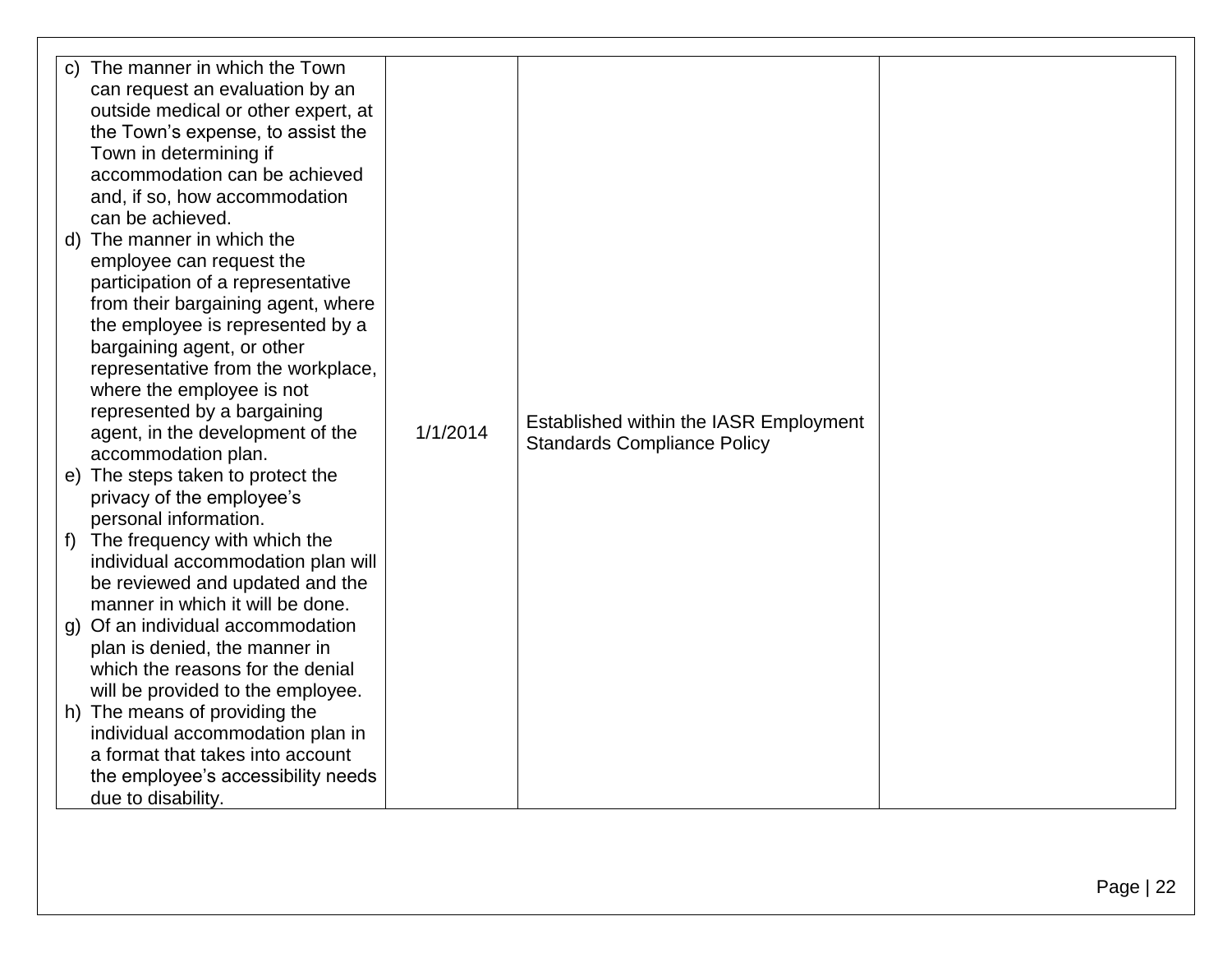| <b>Employment Standards</b>                                                                                                                                                                                                                                                                                             |                 |                                                                                                                                      |                   |
|-------------------------------------------------------------------------------------------------------------------------------------------------------------------------------------------------------------------------------------------------------------------------------------------------------------------------|-----------------|--------------------------------------------------------------------------------------------------------------------------------------|-------------------|
| <b>Requirement</b>                                                                                                                                                                                                                                                                                                      | <b>Deadline</b> | <b>Action(s) Taken</b>                                                                                                               | <b>Next Steps</b> |
| Individual accommodation plans will:<br>a) If requested, include any<br>information regarding accessible<br>formats and communication<br>supports provided.<br>b) If required, include individualized<br>workplace emergency response<br>information.<br>c) Identify other accommodation that<br>is to be provided.     | 1/1/2014        | Formalized within the individualized<br>workplace emergency response<br>information plan and process.                                |                   |
| With regards to the Return to Work<br>process, the Town will:<br>a) Develop and have in place a<br>return to work process for its<br>employees who have been absent<br>form work due to a disability and<br>require disability-related<br>accommodations in order to return<br>to work; and<br>b) Document the process. | 1/1/2014        | Return to Work forms and processes<br>have been updated to incorporate IASR<br>requirements regarding the return to work<br>process. |                   |
| <b>Employment Standards</b>                                                                                                                                                                                                                                                                                             |                 |                                                                                                                                      |                   |
| <b>Requirement</b>                                                                                                                                                                                                                                                                                                      | <b>Deadline</b> | <b>Action(s) Taken</b>                                                                                                               | <b>Next Steps</b> |
| The return to work process will:<br>a) Outline the steps the Town will<br>take to facilitate the return to work<br>of employees who were absent<br>because their disability required<br>them to be away from work; and<br>b) Use documented individual<br>accommodation plans as part of<br>the process.                | 1/1/2014        | Return to Work forms and processes<br>have been updated to incorporate IASR<br>requirements regarding the return to work<br>process. |                   |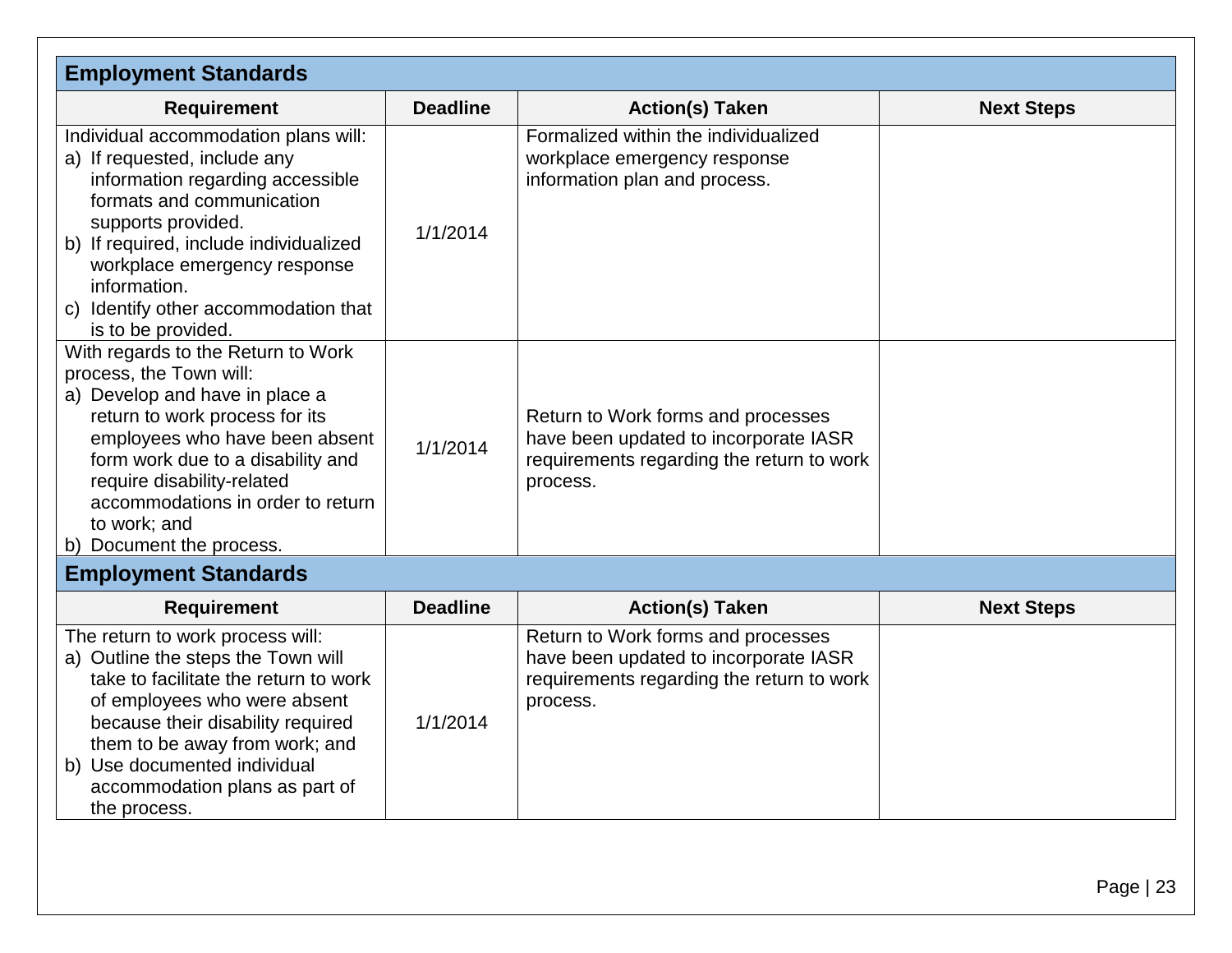| Take into account the accessibility<br>needs of employees with disabilities,<br>as well as individual accommodation<br>plans, when using the performance<br>management process in respect of<br>employees with disabilities. | 1/1/2014 |                                                                                  |  |
|------------------------------------------------------------------------------------------------------------------------------------------------------------------------------------------------------------------------------|----------|----------------------------------------------------------------------------------|--|
| Take into account the accessibility<br>needs of employees with disabilities<br>as well as individual accommodation<br>plans, when providing career<br>development and advancement to<br>employees with disabilities.         | 1/1/2014 | Reflected in the Town's IASR<br><b>Employment Standards Compliance</b><br>Policy |  |
| Take into account the accessibility<br>needs of employees with disabilities,<br>as well as individual accommodation<br>plans when deploying and<br>redeploying individuals and<br>employees with disabilities.               | 1/1/2014 |                                                                                  |  |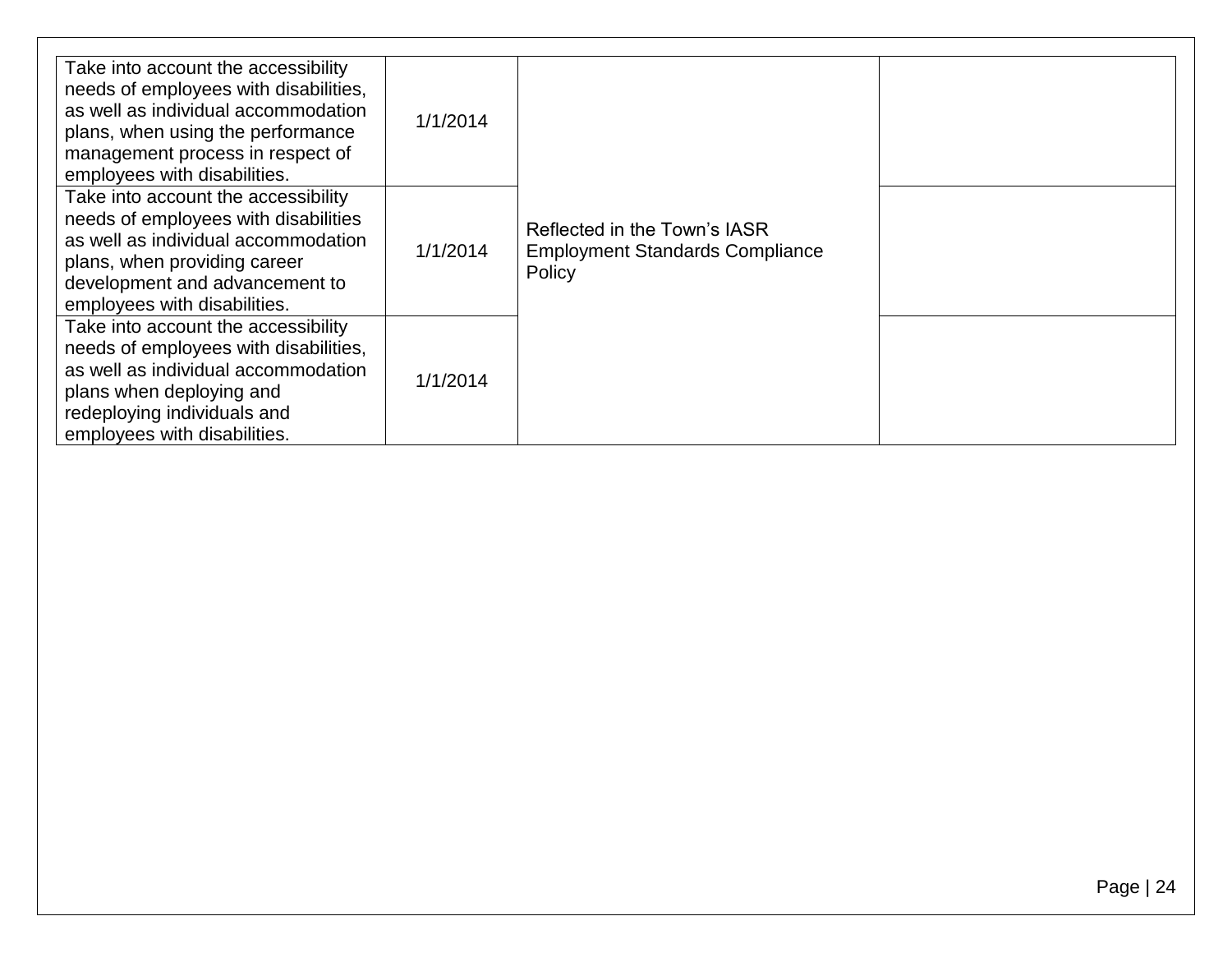<span id="page-24-1"></span><span id="page-24-0"></span>

| Design of Public Spaces Standards (Accessibility Standards for the Built Environment)                                                                                                                                                                                                                                                                                                                                                                                                                                                                                                                                                                                          |                 |                                                                                                                                                                                                                                                                             |                                                                                                                                                                   |
|--------------------------------------------------------------------------------------------------------------------------------------------------------------------------------------------------------------------------------------------------------------------------------------------------------------------------------------------------------------------------------------------------------------------------------------------------------------------------------------------------------------------------------------------------------------------------------------------------------------------------------------------------------------------------------|-----------------|-----------------------------------------------------------------------------------------------------------------------------------------------------------------------------------------------------------------------------------------------------------------------------|-------------------------------------------------------------------------------------------------------------------------------------------------------------------|
| <b>Design of Public Spaces Standards - Recreational Trails</b>                                                                                                                                                                                                                                                                                                                                                                                                                                                                                                                                                                                                                 |                 |                                                                                                                                                                                                                                                                             |                                                                                                                                                                   |
| <b>Requirement</b>                                                                                                                                                                                                                                                                                                                                                                                                                                                                                                                                                                                                                                                             | <b>Deadline</b> | <b>Action(s) Taken</b>                                                                                                                                                                                                                                                      | <b>Next Steps</b>                                                                                                                                                 |
| The Town will consult on the<br>following before constructing new, or<br>redeveloping existing recreational<br>trails:<br>a) The slope of the trail<br>b) The need for, and location of,<br>ramps on the trail<br>c) The need for, location and design<br>of:<br>Rest areas;<br>$\circ$<br>Passing areas;<br>$\circ$<br>Viewing areas;<br>$\circ$<br>Amenities on the trail; and<br>$\circ$<br>Any other pertinent feature<br>$\circ$<br>The Town shall consult on the above<br>noted matters in the following<br>manner:<br>1. With the public and persons with<br>disabilities<br>2. With municipal accessibility<br>advisory committees, where one<br>has been established. | 01/01/2016      | All accessibility requirements have been<br>incorporated into the development of new<br>or redevelopment of existing recreational<br>trails that are maintained by the Town of<br>Ingersoll. Responsibility for trails falls<br>under the Community Services<br>Department. | With the reestablishment of the<br><b>Town's Accessibility Advisory</b><br>Committee, this process will be<br>updated to include the<br>committee's consultation. |
| The Town will ensure that any<br>recreational trails to be constructed or<br>redeveloped and that the Town<br>intends to maintain, meets the<br>technical requirements for<br>recreational trails as established<br>under sec. 80.9 of O. Reg. 191/11.                                                                                                                                                                                                                                                                                                                                                                                                                         | 01/01/2016      |                                                                                                                                                                                                                                                                             |                                                                                                                                                                   |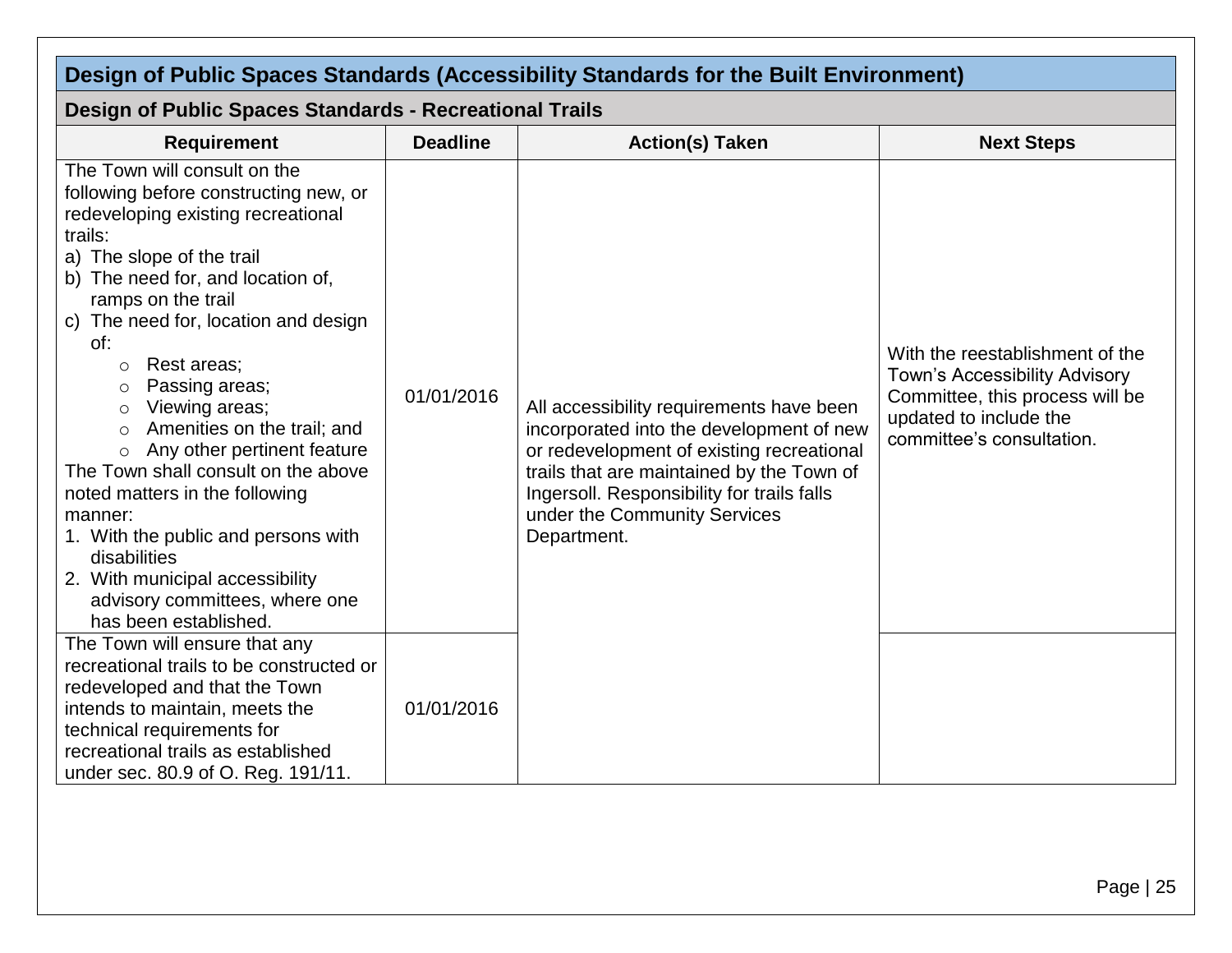| Where other media, such as park<br>websites or brochures are used by<br>the Town to provide information<br>about the trail, beyond advertising or<br>promotion, the media must provide<br>the same information as the trail<br>signage. | 01/01/2016 |  | Ensure any media updates reflect<br>the required information. |
|-----------------------------------------------------------------------------------------------------------------------------------------------------------------------------------------------------------------------------------------|------------|--|---------------------------------------------------------------|
|-----------------------------------------------------------------------------------------------------------------------------------------------------------------------------------------------------------------------------------------|------------|--|---------------------------------------------------------------|

## **Design of Public Spaces Standards - Outdoor Public Use Eating Areas**

| <b>Requirement</b>                                                                                                                                                                                                                                                               | <b>Deadline</b> | <b>Action(s) Taken</b>                                                                                                                                                                                                                                                                                                                                                                                                 | <b>Next Steps</b>                                                                                                                                                                                |
|----------------------------------------------------------------------------------------------------------------------------------------------------------------------------------------------------------------------------------------------------------------------------------|-----------------|------------------------------------------------------------------------------------------------------------------------------------------------------------------------------------------------------------------------------------------------------------------------------------------------------------------------------------------------------------------------------------------------------------------------|--------------------------------------------------------------------------------------------------------------------------------------------------------------------------------------------------|
| When newly constructing or<br>redeveloping outdoor public use<br>eating areas that the Town intends to<br>maintain and that fall within the<br>description of an outdoor public use<br>eating area, the Town will comply<br>with all relevant requirements of O.<br>Reg. 191/11. | 01/01/2016      | All accessibility requirements have been<br>incorporated into the development of new<br>or redevelopment of existing outdoor<br>public use eating areas that are<br>maintained by the Town of Ingersoll.<br>The Town of Ingersoll offers accessible<br>picnic tables in every park that has more<br>than five (5) picnic tables. Accessible<br>picnic tables are placed in locations that<br>are level and accessible. | The Parks Department will<br>continue to monitor the<br>topography of Ingersoll's parks<br>and will ensure accessible picnic<br>tables are placed on level and<br>accessible ground each spring. |

## <span id="page-25-0"></span>**Design of Public Spaces Standards - Outdoor Play Spaces**

<span id="page-25-1"></span>

| <b>Requirement</b>                                                                                                                                                                                                                                                                                                                                                                             | <b>Deadline</b> | <b>Action(s) Taken</b>                                                                                                                                                                                                                                                                   | <b>Next Steps</b>                                                                                                                                                             |
|------------------------------------------------------------------------------------------------------------------------------------------------------------------------------------------------------------------------------------------------------------------------------------------------------------------------------------------------------------------------------------------------|-----------------|------------------------------------------------------------------------------------------------------------------------------------------------------------------------------------------------------------------------------------------------------------------------------------------|-------------------------------------------------------------------------------------------------------------------------------------------------------------------------------|
| When constructing new or<br>redeveloping existing outdoor play<br>spaced, the Town shall consult on the<br>needs of children and caregivers with<br>various disabilities and shall do so in<br>the following manner:<br>$\circ$ The Town shall consult with<br>the public and persons with<br>disabilities<br>$\circ$ The Town shall consult with<br>their Accessibility Advisory<br>Committee | 01/01/2016      | All accessibility requirements have been<br>incorporated into the development of new<br>or redevelopment of existing outdoor play<br>spaces that are maintained by the Town<br>of Ingersoll. Responsibility for outdoor<br>play spaces falls under the Community<br>Services Department. | With the reestablishment of the<br><b>Town's Accessibility Advisory</b><br>Committee, the consultation<br>process shall be updated to<br>include the AAC as a<br>stakeholder. |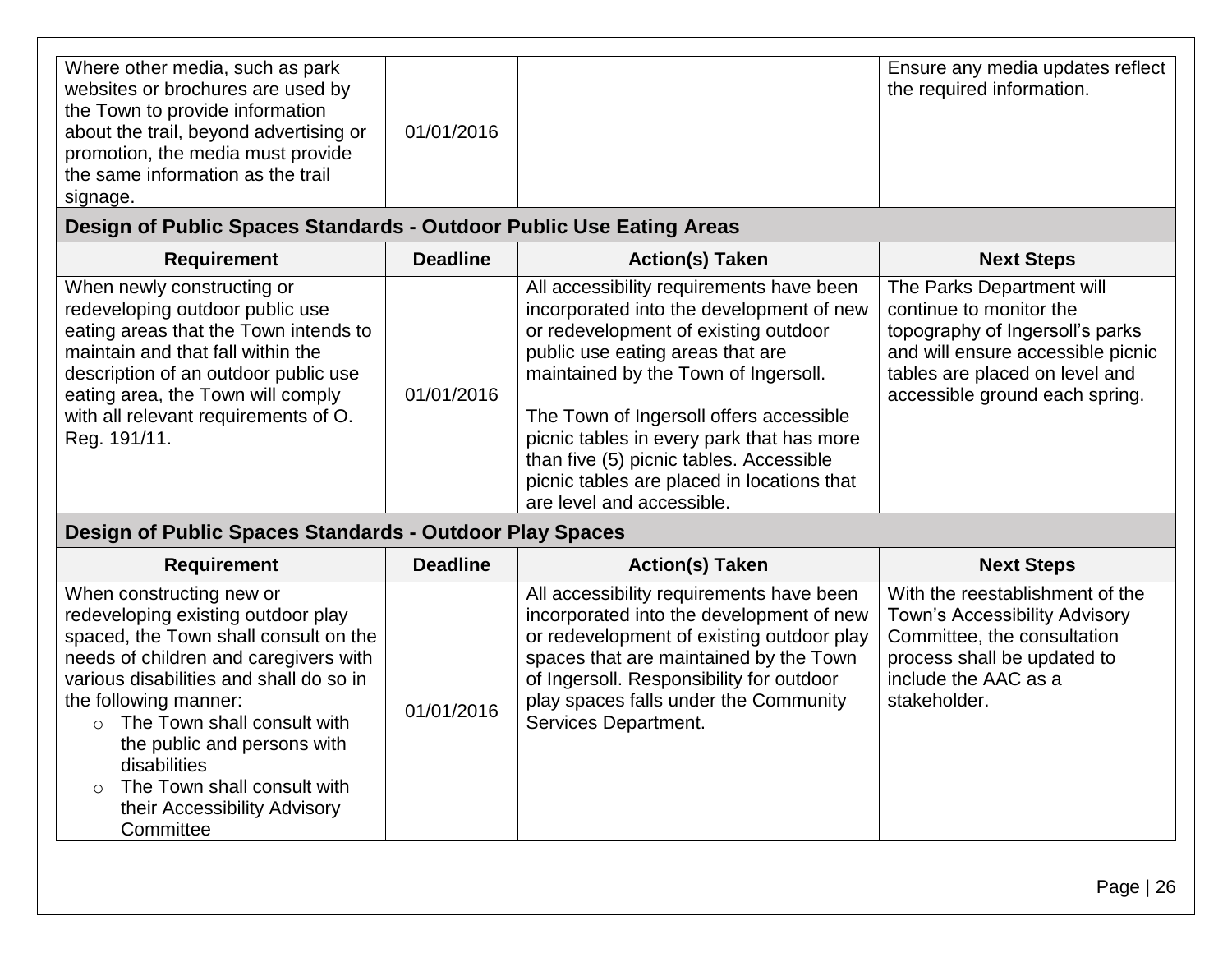| such as sensory and active play<br>components, for children and<br>With the reestablishment of the<br>All accessibility requirements have been<br>caregivers with various<br>incorporated into the development of new<br>or redevelopment of existing outdoor play<br><b>Advisory Committee, future</b><br>disabilities into the design of<br>outdoor play spaces; and<br>spaces that are maintained by the Town<br>01/01/2016<br>of Ingersoll. Responsibility for outdoor<br>b)<br>Ensure that outdoor play spaces<br>have a ground surface that is<br>play spaces falls under the Community<br>outdoor play spaces will be<br>Services Department.<br>firm, stable and has impact<br>attenuating properties for injury<br>comment.<br>prevention and sufficient<br>clearance to provide children and<br>caregivers with various<br>disabilities the ability to move<br>through, in and around the<br>outdoor play space. | When constructing new, or<br>redeveloping existing play spaces<br>that the Town intends to maintain, the<br>Town shall:<br>Incorporate accessibility features,<br>a) |  |  | Town of Ingersoll's Accessibility<br>proposals for the construction of<br>new or redevelopment of existing<br>brought before the Committee for |
|----------------------------------------------------------------------------------------------------------------------------------------------------------------------------------------------------------------------------------------------------------------------------------------------------------------------------------------------------------------------------------------------------------------------------------------------------------------------------------------------------------------------------------------------------------------------------------------------------------------------------------------------------------------------------------------------------------------------------------------------------------------------------------------------------------------------------------------------------------------------------------------------------------------------------|----------------------------------------------------------------------------------------------------------------------------------------------------------------------|--|--|------------------------------------------------------------------------------------------------------------------------------------------------|
|----------------------------------------------------------------------------------------------------------------------------------------------------------------------------------------------------------------------------------------------------------------------------------------------------------------------------------------------------------------------------------------------------------------------------------------------------------------------------------------------------------------------------------------------------------------------------------------------------------------------------------------------------------------------------------------------------------------------------------------------------------------------------------------------------------------------------------------------------------------------------------------------------------------------------|----------------------------------------------------------------------------------------------------------------------------------------------------------------------|--|--|------------------------------------------------------------------------------------------------------------------------------------------------|

## **Design of Public Spaces Standards - Exterior Paths of Travel**

<span id="page-26-0"></span>

| <b>Requirement</b>                                                                                                                                                                                                                            | <b>Deadline</b> | <b>Action(s) Taken</b>                                                                      | <b>Next Steps</b> |
|-----------------------------------------------------------------------------------------------------------------------------------------------------------------------------------------------------------------------------------------------|-----------------|---------------------------------------------------------------------------------------------|-------------------|
| The Town shall ensure that any<br>exterior path of travel as defined in<br>the IASR, are constructed or<br>redeveloped to meet all relevant<br>requirements pertaining to exterior<br>paths of travel as established under<br>O. Reg. 191/11. | 01/01/2016      | Requirements for exterior paths of travel<br>have been adopted by the Town of<br>Ingersoll. |                   |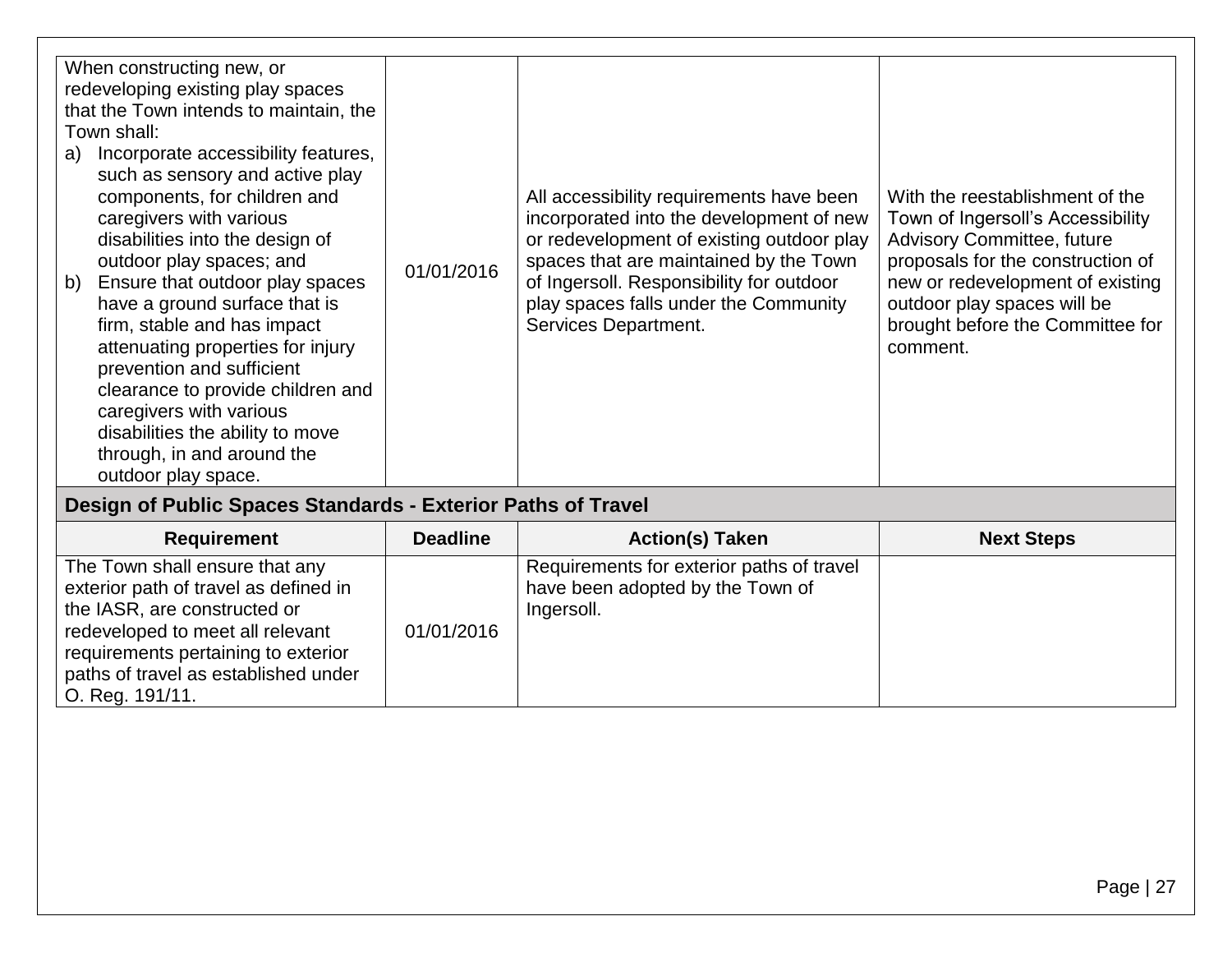<span id="page-27-3"></span><span id="page-27-2"></span><span id="page-27-1"></span><span id="page-27-0"></span>

| Design of Public Spaces Standards - Accessible Parking                                                                                                                                                                                                                                          |                 |                                                                                                                                                                                                                                                                                               |                                                                                                                                                                            |
|-------------------------------------------------------------------------------------------------------------------------------------------------------------------------------------------------------------------------------------------------------------------------------------------------|-----------------|-----------------------------------------------------------------------------------------------------------------------------------------------------------------------------------------------------------------------------------------------------------------------------------------------|----------------------------------------------------------------------------------------------------------------------------------------------------------------------------|
| <b>Requirement</b>                                                                                                                                                                                                                                                                              | <b>Deadline</b> | <b>Action(s) Taken</b>                                                                                                                                                                                                                                                                        | <b>Next Steps</b>                                                                                                                                                          |
| The Town of Ingersoll shall comply<br>with all relevant section of O. Reg.<br>191/11 when constructing new, or<br>redeveloping off-street parking<br>facilities that the Town intends to<br>maintain.                                                                                           | 01/01/2016      | <b>Requirements for Accessible Parking</b><br>have been adopted by the Town of<br>Ingersoll.                                                                                                                                                                                                  | Requests for reviews of<br>accessible parking spaces<br>including their number and<br>location will be reviewed by the<br><b>Transportation Committee as</b><br>submitted. |
| <b>Design of Public Spaces Standards - Obtaining Services</b>                                                                                                                                                                                                                                   |                 |                                                                                                                                                                                                                                                                                               |                                                                                                                                                                            |
| <b>Requirement</b>                                                                                                                                                                                                                                                                              | <b>Deadline</b> | <b>Action(s) Taken</b>                                                                                                                                                                                                                                                                        | <b>Next Steps</b>                                                                                                                                                          |
| The Town of Ingersoll shall meet all<br>relevant requirements of O. Reg.<br>191/11 concerning:<br>1. All newly constructed service<br>counters and fixed queuing<br>guides; and<br>2. All newly constructed or<br>redeveloped waiting areas.                                                    | 01/01/2016      | All Town of Ingersoll facilities shall<br>comply with requirements concerning the<br>creation of, or redevelopment of existing<br>service counters and waiting areas.                                                                                                                         | Review of existing service<br>counter accessibility to determine<br>barriers and to identify solutions.                                                                    |
| <b>Transportation Standards</b>                                                                                                                                                                                                                                                                 |                 |                                                                                                                                                                                                                                                                                               |                                                                                                                                                                            |
| <b>Transportation Standards - Duties of Municipalities and Taxicabs</b>                                                                                                                                                                                                                         |                 |                                                                                                                                                                                                                                                                                               |                                                                                                                                                                            |
| <b>Requirement</b>                                                                                                                                                                                                                                                                              | <b>Deadline</b> | <b>Action(s) Taken</b>                                                                                                                                                                                                                                                                        | <b>Next Steps</b>                                                                                                                                                          |
| The Town shall consult with its<br>municipal Accessibility Advisory<br>Committee to determine the<br>proportion of on-demand accessible<br>taxicabs required in the community.<br>*"Accessible Taxicab" means an<br>accessible taxicab as defined in Reg.<br>629 under the Highway Traffic Act. | 01/01/2013      | The Town of Ingersoll contracts with Olde<br>Tyme Taxi to provide paratransit services<br>for residents with disabilities. The fleet of<br>accessible vehicles includes two<br>accessible vans.<br>Paratransit services are provided on-<br>demand within the Town's municipal<br>boundaries. | The existing number of<br>accessible taxicabs will be<br>brought to the AAC for review<br>and comment.                                                                     |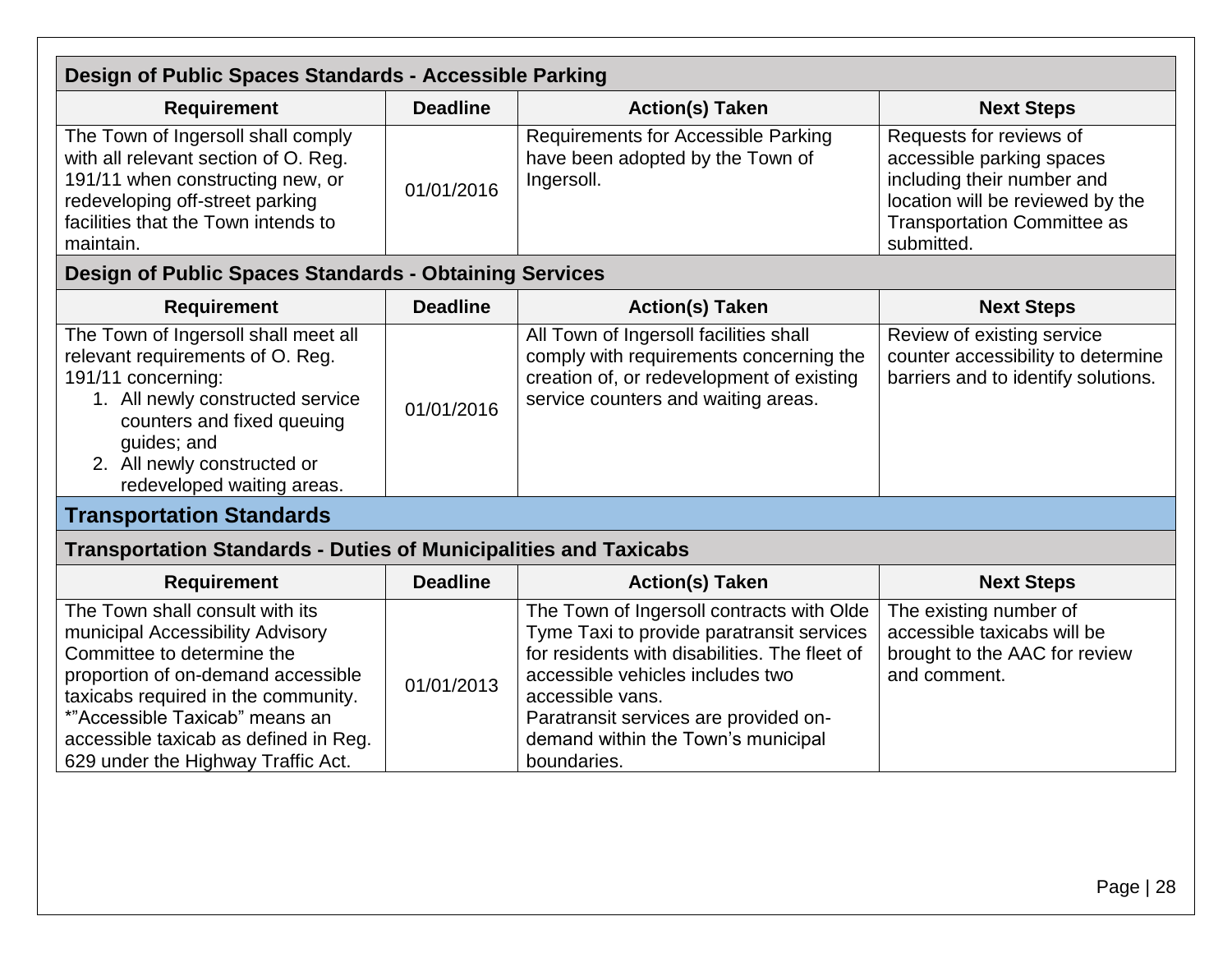| The Town will identify progress made<br>toward meeting the need for on-<br>demand accessible taxicabs,<br>including any steps that will be taken<br>to meet the need, in its accessibility<br>plan.                                                                                                                                                          | 01/01/2013 |                                                                                                                                         | The suitability of the number of<br>accessible taxicabs to service<br>paratransit users and other<br>persons with disabilities within<br>the Town of Ingersoll to be<br>reviewed and discussed annually<br>by the AAC. |
|--------------------------------------------------------------------------------------------------------------------------------------------------------------------------------------------------------------------------------------------------------------------------------------------------------------------------------------------------------------|------------|-----------------------------------------------------------------------------------------------------------------------------------------|------------------------------------------------------------------------------------------------------------------------------------------------------------------------------------------------------------------------|
| The Town will ensure that taxicab<br>owners and operators licensed by the<br>Town are prohibited from:<br>a) Charging a higher fare or an<br>additional fee for persons with<br>disabilities than for persons without<br>disabilities for the same trip; and<br>b) From charging a fee for the storage<br>of mobility aids or mobility assistive<br>devices. | 07/01/2011 | Requirements established under section                                                                                                  | Ensure all subsequent paratransit<br>agreements reflect IASR                                                                                                                                                           |
| The Town will require that owners<br>and operators licensed by the Town<br>ensure that vehicle registration an<br>identification information is located on<br>the rear bumper of the taxicab.                                                                                                                                                                | 01/01/2012 | 80 of the IASR are reflected in the<br>paratransit Agreement between the<br>Corporation of the Town of Ingersoll and<br>Olde Tyme Taxi. | requirements. At the time of<br>drafting any new agreement, the<br>IASR will be reviewed against the<br>contract language to verify<br>accuracy and compliance.                                                        |
| The Town will ensure that taxicab<br>owners and operators licensed<br>through the Town make vehicle<br>registration and identification<br>information available in accessible<br>formats to persons with disabilities<br>who are passengers upon request.                                                                                                    | 01/01/2012 |                                                                                                                                         | Update the Town's taxi licensing<br>application to reflect and<br>communicate IASR requirements.                                                                                                                       |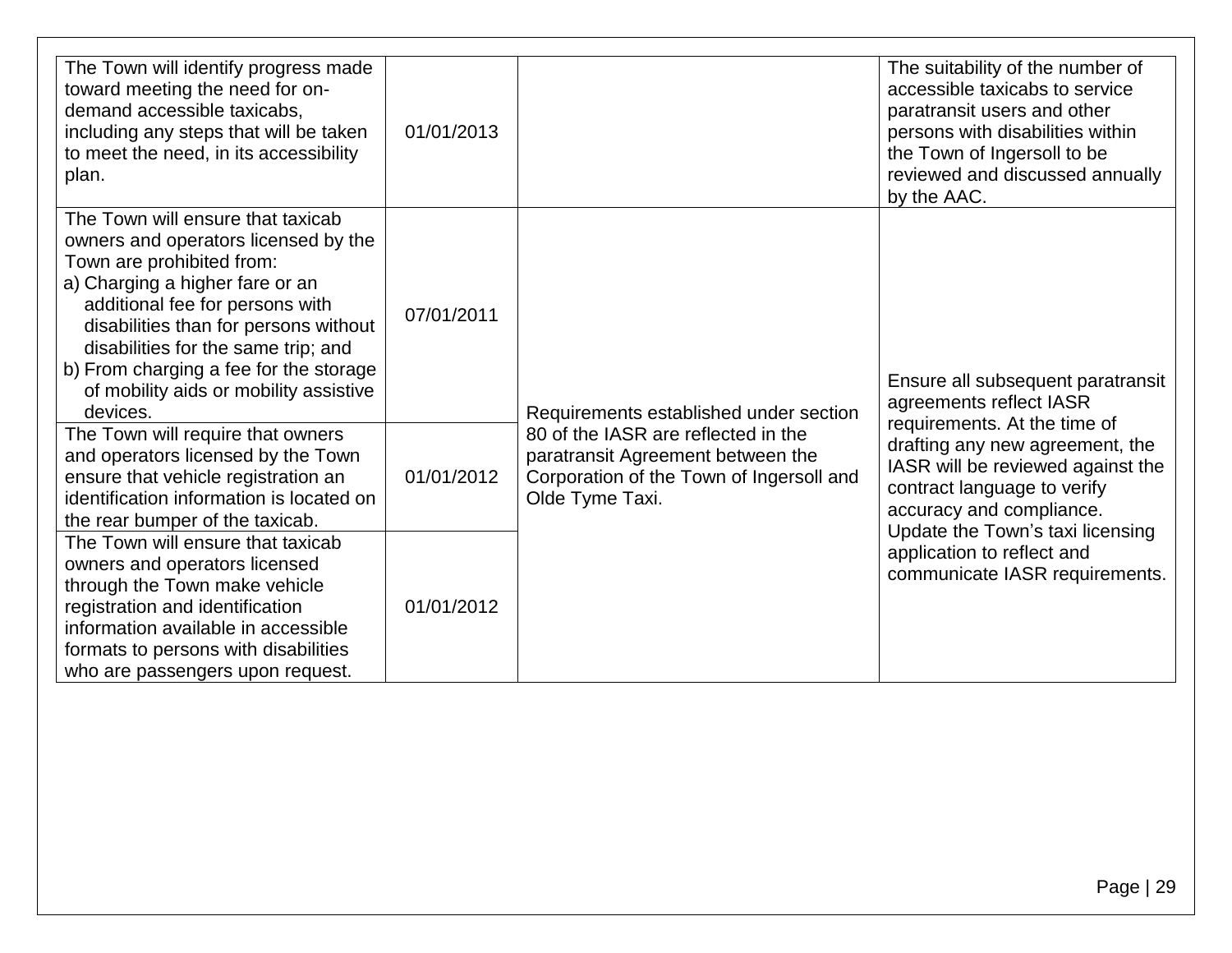#### **Conclusion**

The Town of Ingersoll is committed to addressing existing barriers and preventing future ones to allow people with disabilities full participation in our community and encourages input from all residents on the accessibility of Town facilities and services.

<span id="page-29-0"></span>Annually, a status report will be completed by the Town to outline the progress of measures taken to implement the multi-year accessibility plan. This plan will also be reviewed and updated as required to recognize and include any amendments to existing legislation or the emergence of new areas of priority.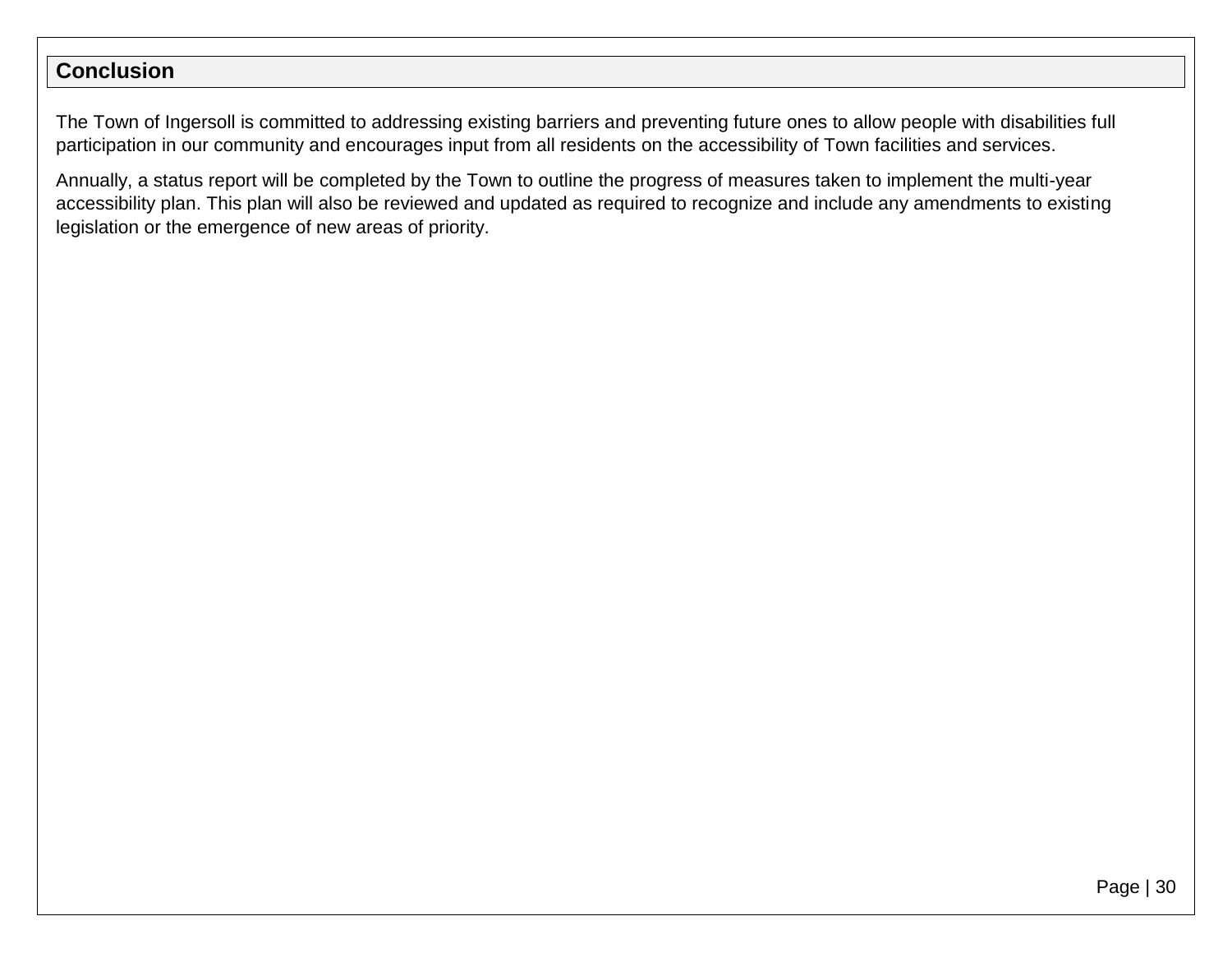#### <span id="page-30-0"></span>**Appendix 1 – Glossary of Terms**

#### <span id="page-30-1"></span>**Definitions**

The following definitions are sourced from the Integrated Accessibility Standards Regulation 191/11 and the Accessibility Standards for Customer Service Regulation 429/07.

**Accessible Formats** – may include, but are not limited to, large print, recorded audio and electronic formats, braille and other formats usable by persons with disabilities.

**Career Development and Advancement** – includes providing additional responsibilities within an employee's current position and the movement of an employee from one job to another in an organization that may be higher in pay, provide greater responsibility or be at a higher level in the organization or any combination of them, and, for both additional responsibilities and employee movement, is usually based on merit or seniority, or a combination of them.

**Communication Supports** – may include, but are not limited to, captioning, alternative and augmentative communication supports, plain language, sign language and other supports that facilitate effective communications.

**Communications** – means the interaction between two or more persons or entities, or any combination of them, where information is provided, sent or received.

**Conversion Ready** – means an electronic or digital format that facilities conversion into an accessible format.

**Guide Dog** – means a guide dog as defined in section 1 of the *Blind Persons' Rights Act*.

**Information** – includes data, facts and knowledge that exists in any format, including text, audio, digital or images, and that conveys meaning.

**Mobility Aid** – means a device used to facilitate the transport, in a seated posture of a person with a disability.

**Mobility Assistive Device** – means a cane, walker or similar aid.

**Performance Management** – means activities related to assessing and improving employee performance, productivity and effectiveness, with the goal of facilitating employee success.

**Recreational Trails –** means public pedestrian trails that are intended for recreational and leisure purposes.

**Redeployment** – means the reassignment of employees to other departments or jobs within the organization as an alternative to layoff, when a particular job or department has been eliminated by the organization.

**Redeveloped –** means planned significant alternations to public spaces, but does not include maintenance activities, environmental mitigation or environmental restoration.